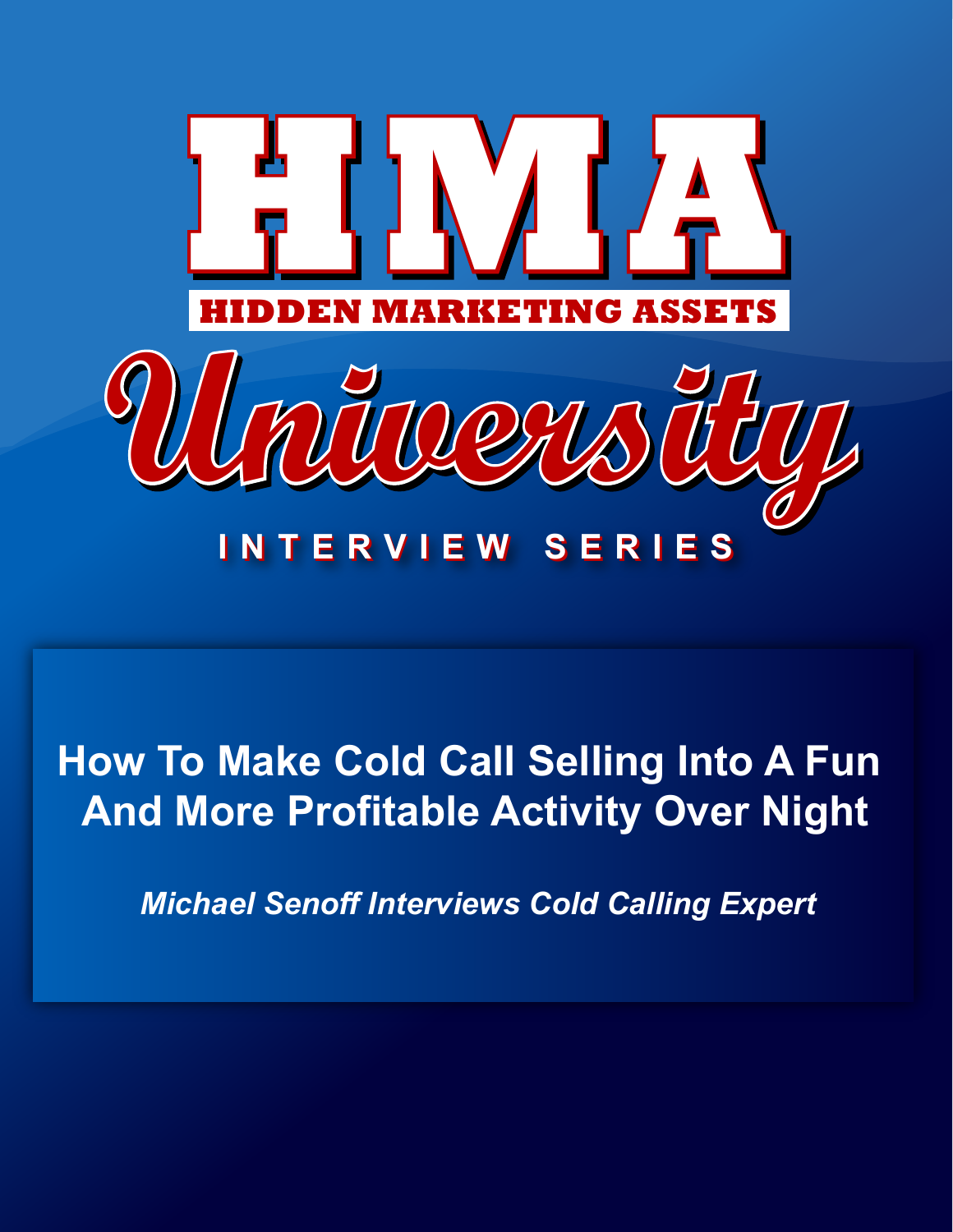

Dear Student,

I'm Michael Senoff, founder and CEO of HardToFindSeminars.com.

For the last five years, I've interviewed the world's best business and marketing minds.

And along the way, I've created a successful home-based publishing business all from my two-car garage.

When my first child was born, he was very sick, and it was then that I knew I had to have a business that I could operate from home.

Now, my challenge is to build the world's largest free resource for online, downloadable audio business interviews.

I knew that I needed a site that contained strategies, solutions, and inside information to help you operate more efficiently

I've learned a lot in the last five years, and today I'm going to show you the skills that you need to survive.

It is my mission, to assist those that are very busy with their careers

And to really make my site different from every other audio content site on the web, I have decided to give you access to this information in a downloadable format.

Now, let's get going.

Michael Senoff

Michael Senoff

Founder & CEO: www.hardtofindseminars.com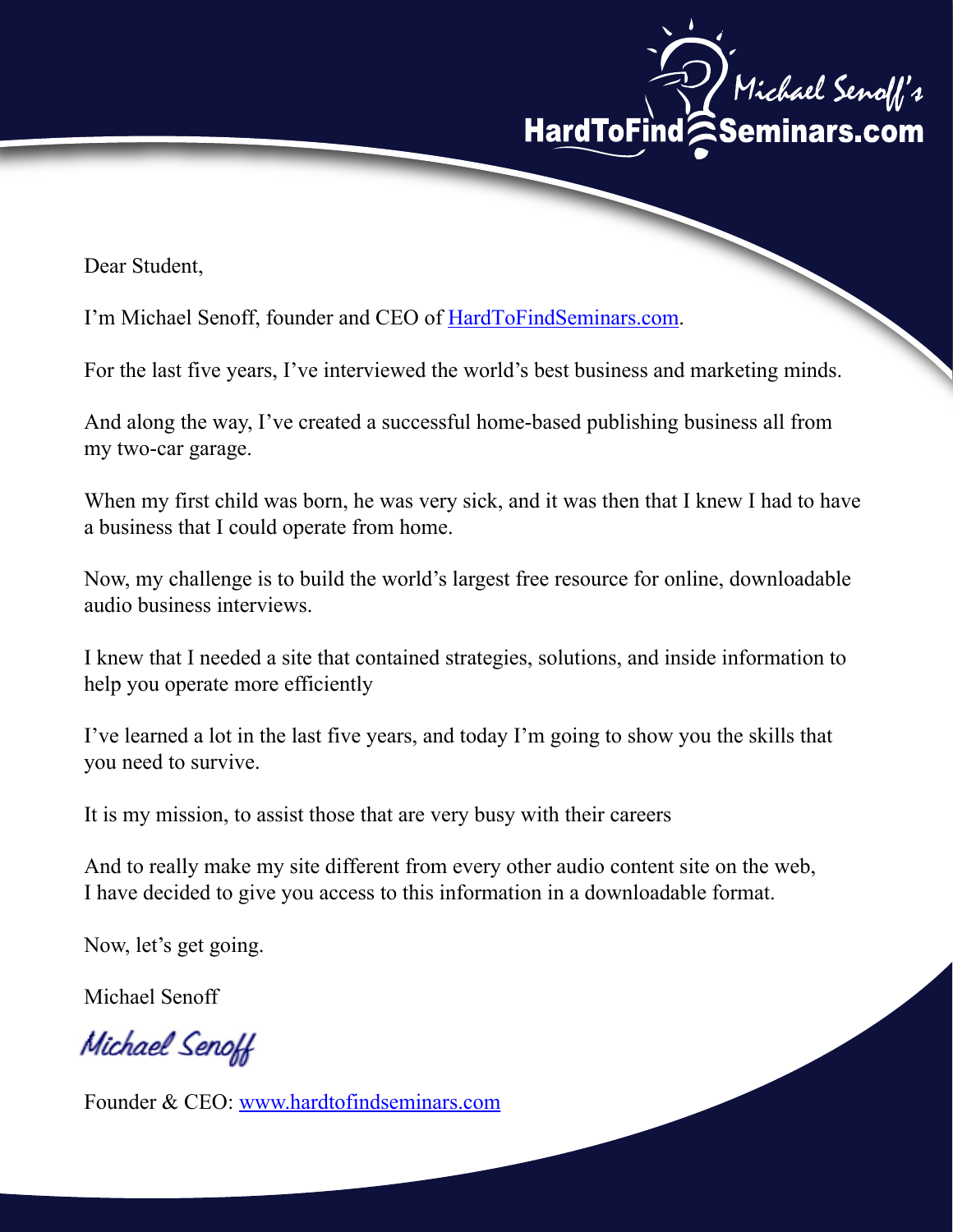

## Copyright Notices

Copyright © MMVII - © MMVIII by JS&M Sales & Marketing Inc

No part of this publication may be reproduced or transmitted in any form or by any means, mechanical or electronic, including photocopying and recording, or by any information storage further information should be addressed to the Publishers. and retrieval system, without permission in writing from the Publisher. Requests for permission or

Published by:

Michael Senoff JS&M Sales & Marketing Inc. 4735 Claremont Sq. #361 San Diego, CA 92117 858-234-7851 Office 858-274-2579 Fax Michael@michaelsenoff.com http://www.hardtofindseminars.com

Legal Notices: While all attempts have been made to verify information provided in this publication, neither the Author nor the Publisher assumes any responsibility for errors, omissions, or contrary interpretation of the subject matter herein.

This publication is not intended for use as a source of legal or accounting advice. The Publisher wants to stress that the information contained herein may be subject to varying state and/or local laws or regulations. All users are advised to retain competent counsel to determine what state and/or local laws or regulations may apply to the user's particular situation or application of this information.

The purchaser or reader of this publication assumes complete and total responsibility for the use of these materials and information. The Author and Publisher assume no responsibility or liability not experience as a result of following the recommendations or suggestions contained herein. whatsoever on the behalf of any purchaser or reader of these materials, or the application or nonapplication of the information contained herein. We do not guarantee any results you may or may You must test everything for yourself.

Any perceived slights of specific people or organizations is unintentional.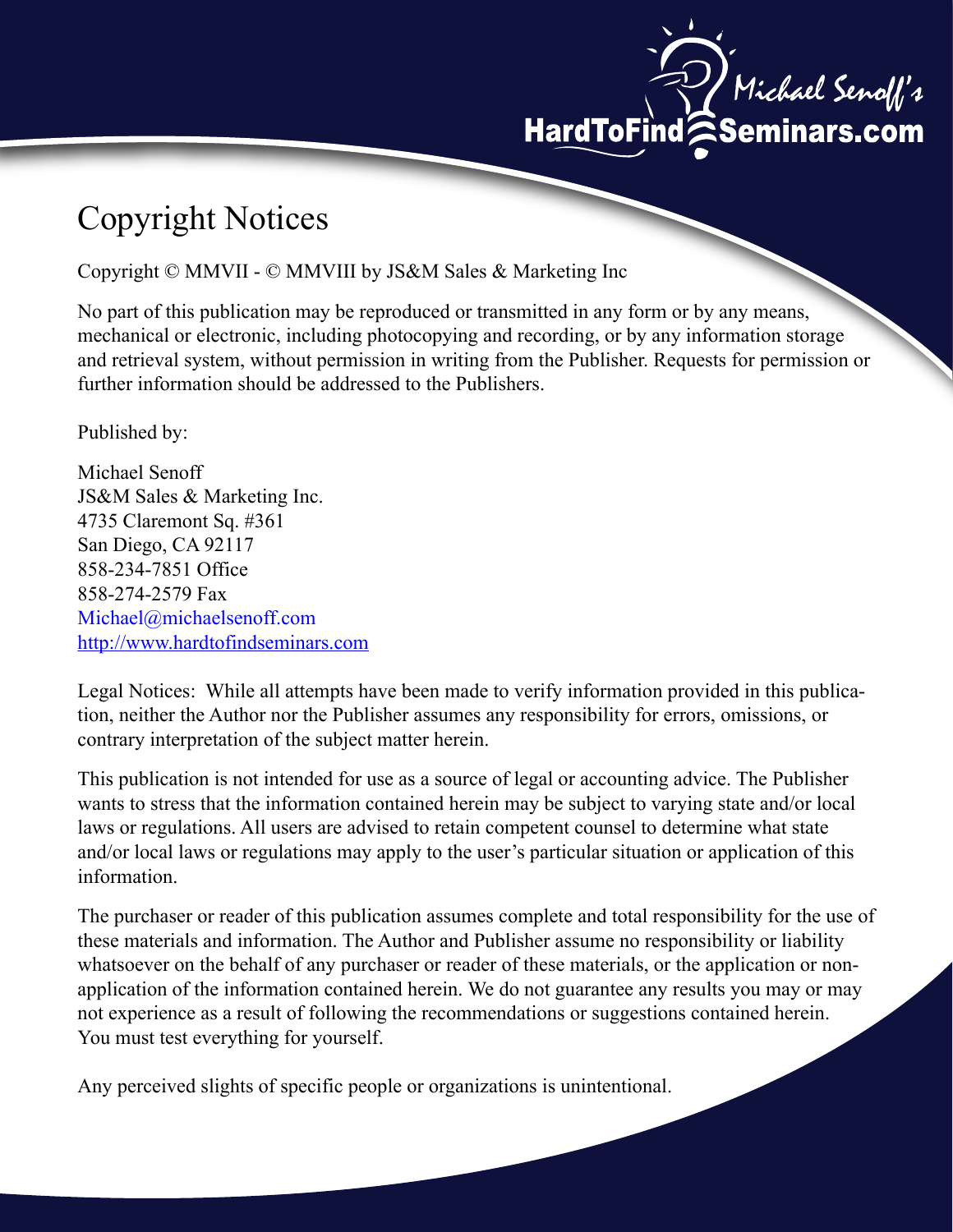## **How To Make Cold Call Selling Into A Fun And More Profitable Activity Over Night**

### **www.PainFreeColdCalls.com**

I've been using cold calling pretty effectively over the last 15 years for many of my selling activities. And It's what I call pounding the phones. It has been one of my most effective methods for selling. But I hate it for the same reasons most people hate selling by phone. I am very fortunate to have just found a radically new honest sales approach based on integrity and common sense to get clients by phone. It challenges traditional sales thinking and will help you achieve better results. It's the missing link -- a new mindset and language that converts selling by phone into a natural conversation between you and your prospect. It offers you a new way of thinking about cold calling the most dreaded selling experience of all -- to the end of the sales process. You don't have to abandon the selling skills you already know -- This interview will give you a new approach and new tools to help you get better results. It's incredibly effective. Best of all, it's easy to learn and you can start instantly. In this interview, you'll learn how to make less calls - and get better results. --Rip up your sales script and easily get your message across-- Change from the "Dreaded Salesperson" to a trusted advisor in a matter of minutes--Get rid of your "Fear of Phone" once and for all--Stop chasing prospects and gain the respect you deserve. This recording is 45 minutes.

**FREE GIFT: "7 Cold Calling Secrets Even The Sales Guru's Don't Know"** (The most revealing, proprietary secrets on the subject of cold calling that exists anywhere. Go to http://wwwPainFreeColdCalls.com

#### START

Let me tell you. Cold calling the old way can be psychologically traumatic because you're being personally rejected. You're doing what you've been told to do. You're playing the numbers game. Every call you're getting pushback, and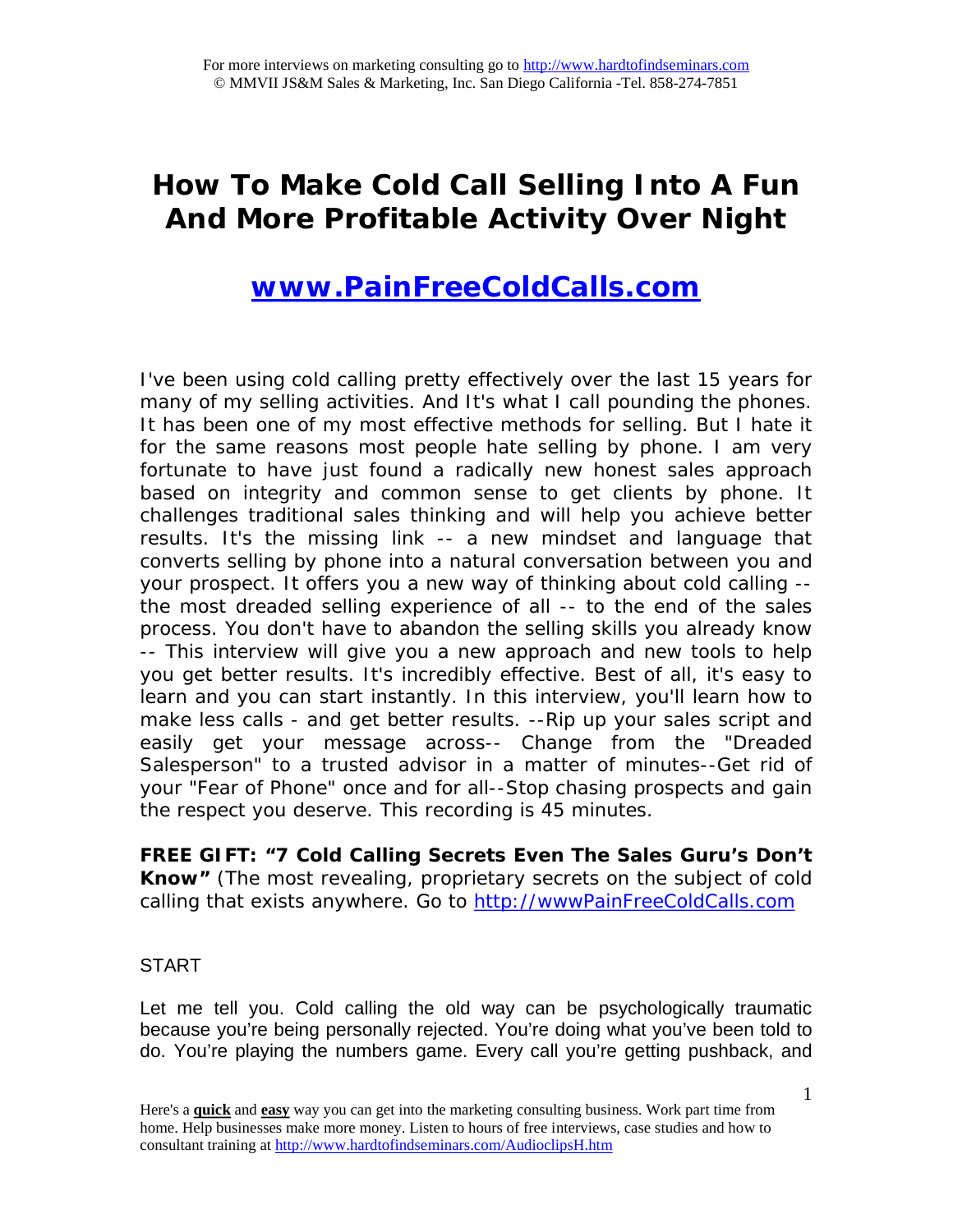you wonder why this feels so bad. It's literally inhumane, and the issue is not the performance of the person who's calling, and it's not your product. The problem is the approach. The approach is outdated. It's old school, and it triggers the wrong impression.

So, what I'm suggesting is that people can actually make calls in a comfortable manner as if calling a friend, and without being rejected.

*Music* 

*This is Michael Senoff with HardtoFindSeminars.com and Consulting Secrets. The next 40 minutes is probably some of the best cold calling strategies I have heard to date. I know you HMA consultants who are using cold call prospecting are going to benefit from this recording immensely. Let's get started, cold calling techniques that will get you sales faster than ever. Let's go.* 

Michael: I did an interview with a guy who had some experience with cold calling, and I have someone who edits all my audio recordings, and as she was editing it, she had heard of you. She said, "You may want to check this guy out", and she sent me to your website, and that's how I originally heard about you.

> As I was reading, I go, "This sounds really good." And, it's something that I think a lot of people who come to my site, HardtoFindSeminars.com, let's face it there's a lot of people out there pounding the phone. With long distance service so inexpensive especially even internationally, it is an extremely effective and great way to sell, but so many people like you say have been programmed with the sales gurus, and it's painful. People don't like to do it because of a lot of the reasons you talk about on your site.

> So, tell me, how do you get into all of this? Are you a speaker? Are you a sales trainer? Who is Arrie?

- Arrie: Well, pretty much my whole career has been behind the scenes. I've been in charge of developing and designing sales training for very large companies.
- Michael: Where did you all start? Were you in sales in high school?
- Arrie: Well, I did sell in college a bit, but where it started is I actually have a Master's Degree in education and training. It's actually called "Instruction Design". It's a specialized field that has develop instruction and training information for people so they can best use and implement it on the job.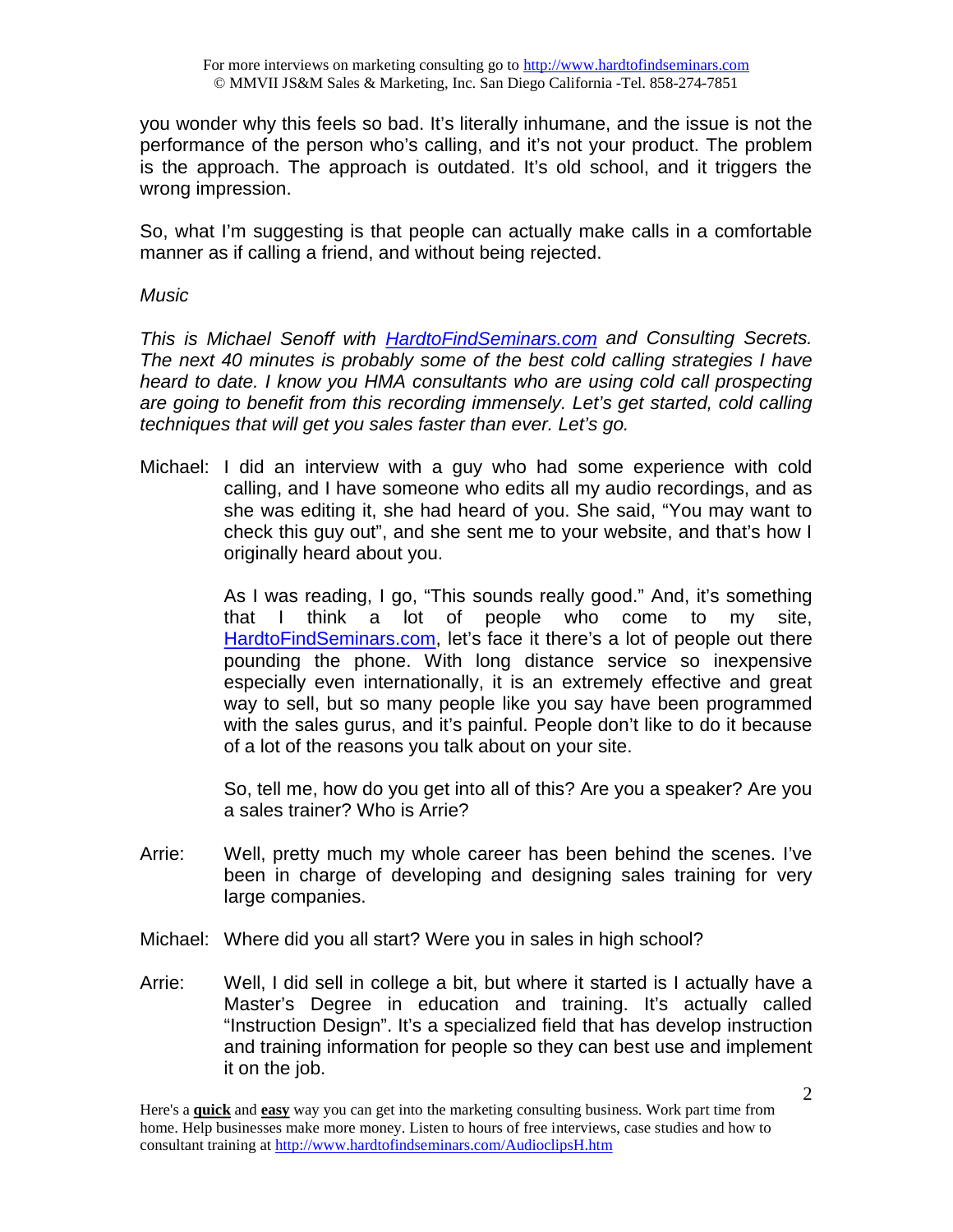So, after getting that degree, I got a job in the sales training department of both UPS and Qualcomm.

- Michael Where were you located then?
- Arrie: In San Diego and then Atlanta, and I was basically involved with designing and developing training programs for salespeople worldwide, and I was in charge of bringing in some of the gurus to speak. So, I got to sit in all of the sales training programs around the market.
- Michael: Did you get that job because that was your major in college? Who hired you first Qualcomm or UPS?
- Arrie: UPS.
- Michael: So, UPS Hired you and they brought you into do what?
- Arrie: To develop and design product and sales training for their worldwide sales force.
- Michael: Wow.
- Arrie: They had a small sales training department at the corporate office in Atlanta, and I was involved with rolling out many of the services. I actually would literally write and create the selling materials and training for the sales people.
- Michael: That's a pretty big responsibility for a company like UPS.
- Arrie: It was, and the funny thing is I was never the trainer. I was the designer of training. I wrote and I thought through everything.
- Michael: How many years were you with UPS?
- Arrie: About four years.
- Michael: And, did you like it?
- Arrie: I loved it, great company, very practical, very innovative, good people. I really loved it. I did really a lot of fun things there.
- Michael: And, they were probably really kicking butt at that time.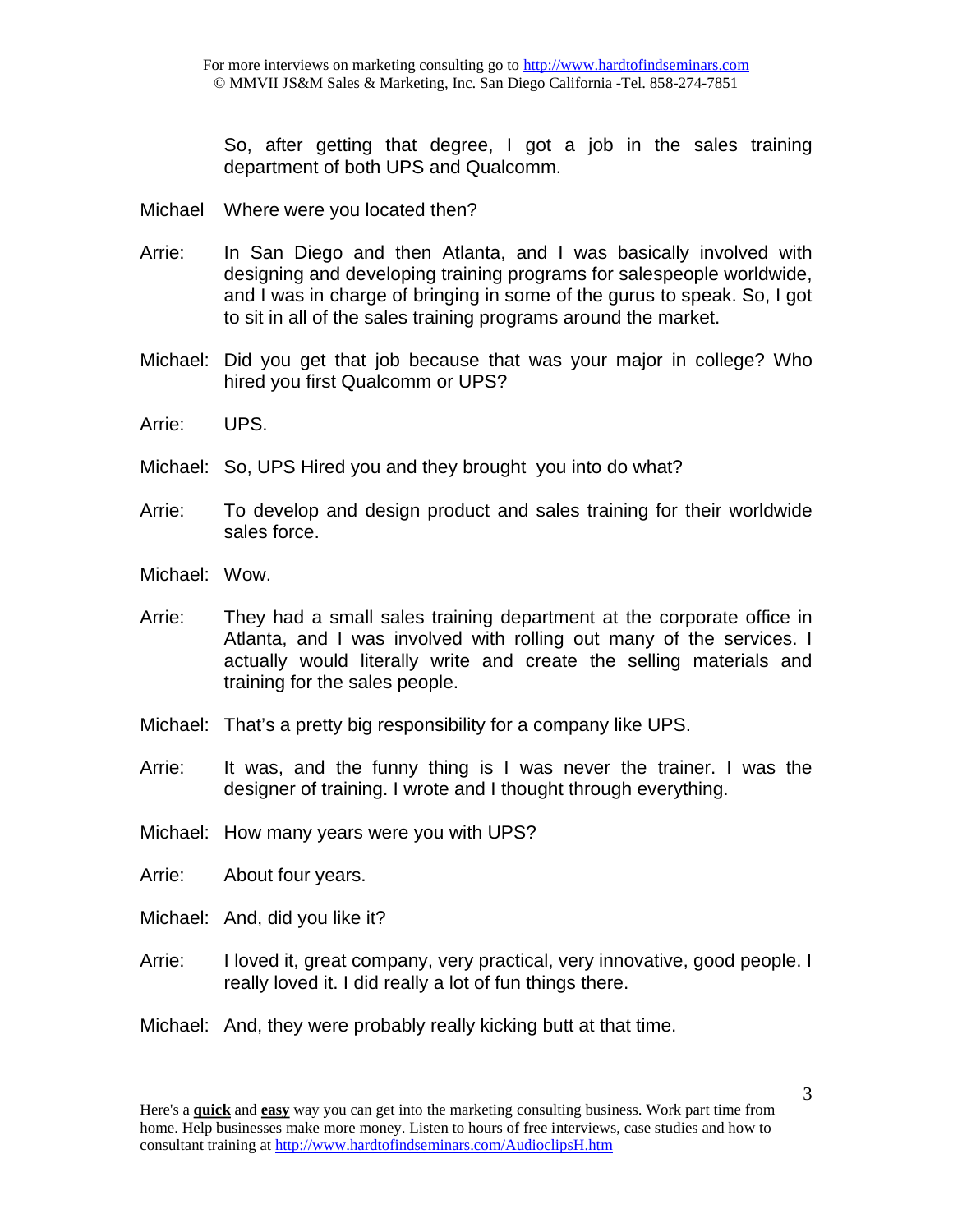- Arrie: Oh yeah. I rolled out about twelve new products in about two years. I was in charge of the training wise. So, I was really involved with heavy sales training and new product development.
- Michael: Could you see the results of your efforts? Could you see an increase in sales from some of the training stuff you developed?
- Arrie: Here's the interesting thing not only increase in sales, but people just thanked us for the appreciation of the program, of the materials. They were so concise. They were step by step. They were very customer oriented, and they had the psychology behind them in terms of how to connect to people.
- Michael: Now, where were you doing your research to put it all together?
- Arrie: It was just based upon our group's experience. I never really had a role model myself in terms of any kind of guru, just my aunts basically. It was just organic I guess I could say.
- Michael: And, you were with them for four years, and then Qualcomm hired you away?
- Arrie: Yeah, I had to come to San Diego where I grew up, and Qualcomm was in their hey day at the time. They were just hiring crazily there, and they were hiring a lot of sales people. So, they needed some more sales training thinking and development. So, I got hired there as a senior developer and there I developed a similar aspects in training and product development, briefings I would call them. So, I just spent a lot of time on how sales people best could talk to customers in a nonaggressive way. That's where I got a lot of my thinking from.
- Michael: Did you know Irwin Jacobs personally over there?
- Arrie: No, I met him a couple of times, but I didn't know him on a personal basis.
- Michael: How many people were on your team for that department?
- Arrie: I think there were maybe about four or five of us, small group, and then I got moved into one of the divisions called Omni Tracks where I was involved in training for their sales force. So, it was a really good experience.

From there, I actually left and cut my own teeth in direct selling with a company called Website Story. They actually offered online software

Here's a **quick** and **easy** way you can get into the marketing consulting business. Work part time from home. Help businesses make more money. Listen to hours of free interviews, case studies and how to consultant training at http://www.hardtofindseminars.com/AudioclipsH.htm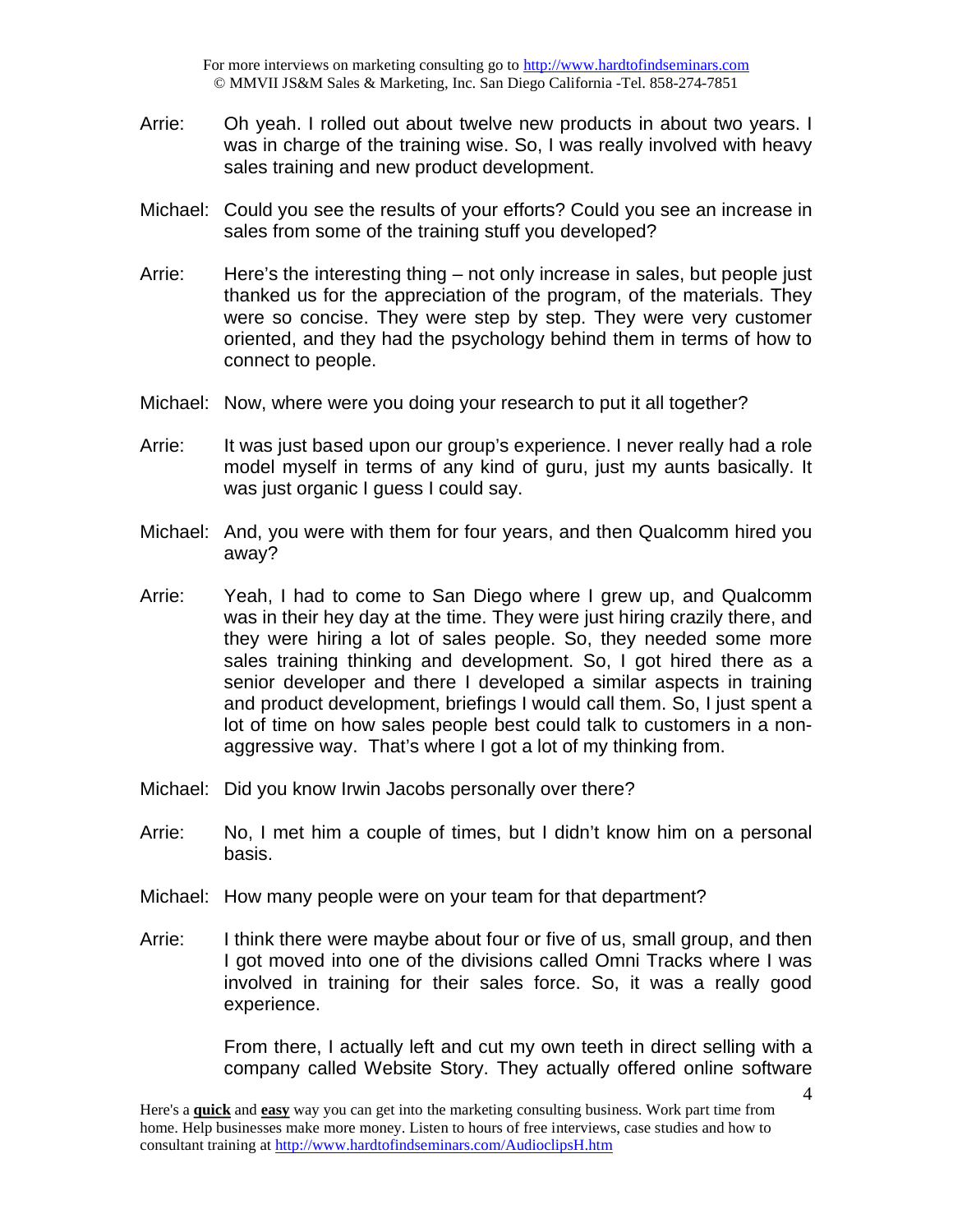services to track website user behavior, like the way people travel to websites and how they buy. So, I was involved with helping them grow and selling their products.

That job, I was actually managing 18 salespeople. I sold myself, and that's where I really began to form a lot of my ideas.

- Michael: When you were at Qualcomm and UPS was the feedback from the sales force helpful in you finding out what was really working and what wasn't?
- Arrie: Oh yeah, because I would go out in the field with them, and I'd go on sales calls with them, and we had this hotline right to the sales force. So, we were very much engaged the front lines. That's how we were able to piece it all together from their perspective.
- Michael: So, this was like a big laboratory that you were involved with for almost seven or eight years.
- Arrie: Yes, it was.
- Michael: And, a lot of that feedback is a result of what you've put together now in your training?
- Arrie: Yes, and also just a lot of my exposure of being with those big companies. I got exposed to a lot of training programs that a lot of these corporations bring in and pay for.
- Michael: What was your thoughts on that? How much would a company pay for when they brought in training?

#### For more details on this cold calling system go here or call Michael at 858-274-7851

Arrie: I would say up to hundreds of thousands of dollars for company wide training for these large corporate type of training events. So, I was involved with the proposal process, bringing them in. I would actually get to sit in the back of the room, which is the greatest thing of all and take notes. When I was in that room and watching this training program, I noticed a big hole, a big hole in all these programs and that was that all these training programs taught people to mentally focus on closing the sale.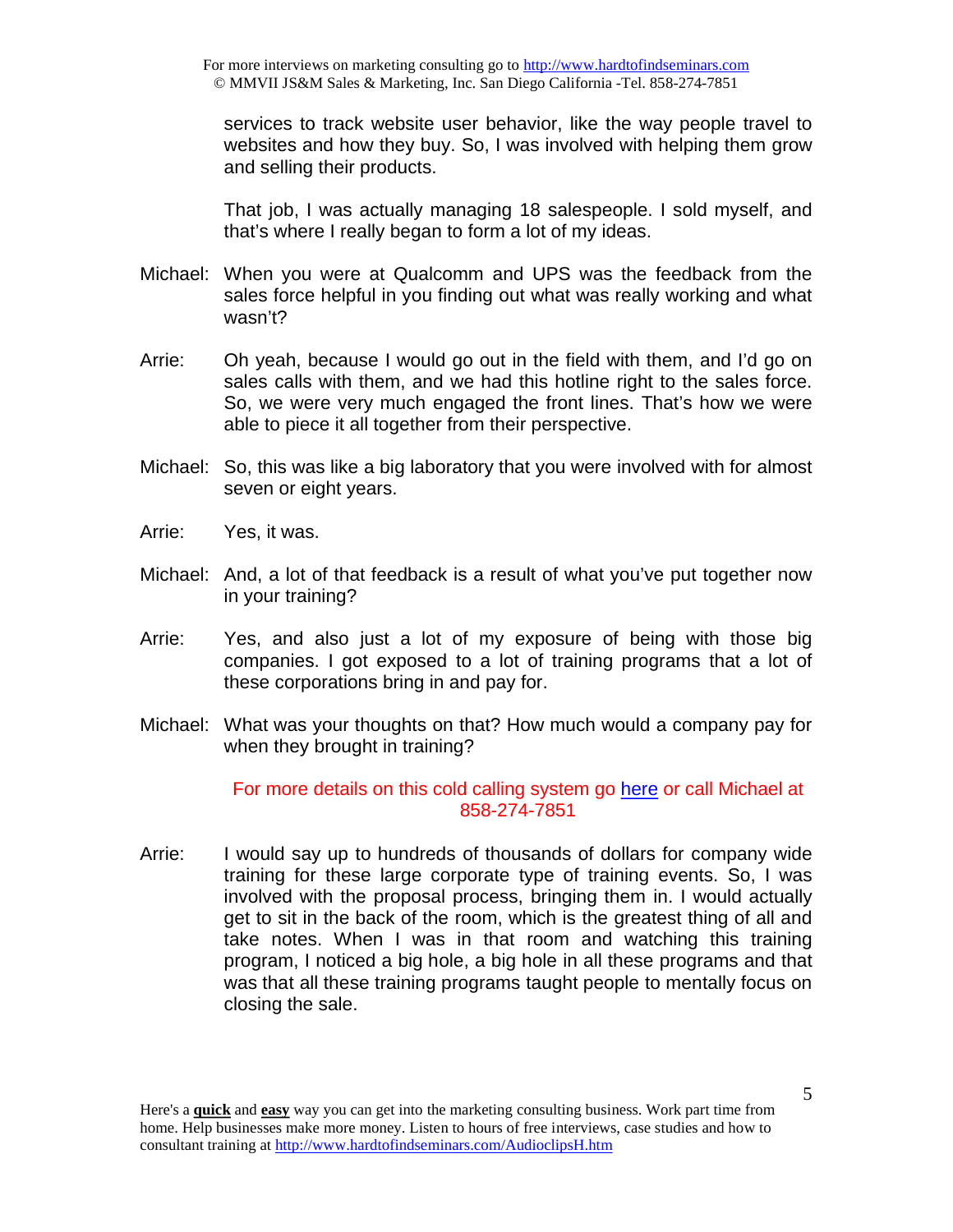What they did not teach you to do was how to build trust first, how to execute that and that was the missing piece that I realized help me uncover this whole idea.

- Michael: Why does the trust issue have to come before closing the sale? Why was that a hole?
- Arrie: Well, because if someone does not trust you first and is comfortable telling you the truth on where they stand, they're going to pull you down what I call a chasing game which is they may show interest. They may say it sounds great. Yes, we're interested. But, in reality, they may not be.

So, what happens a lot of times the sales people get very excited when they get a prospect that says they're interested, they assume that what they're heArrieng is absolutely accurate and true, and then when they call the person back and get their voicemail, and never get a callback, they wonder what happened, why they got stuck.

What I found in my experience is that salespeople in general, people who sell who've exposed the old way of selling, when they mentality only focus on the outcome, then what happens is all their words and phrases and all the momentum is driven by that, and people on the phone pick that up a mile away and this sets alarms off and they pushback on the sales person. That's where the whole conflict begins.

- Michael: Okay, before we get into some of this, all this learning, all this learning, all your experience with UPS, with Qualcomm and being able to sit like a fly on the wall and watch these large dollar sales training programs, after you've designed and engineered your own unique program from learning all of this. What's the big promise that a listener maybe who comes to my site, how are they going to benefit from maybe listening and using any of your products or ideas or techniques that they're not going to find anywhere else?
- Arrie: The major benefit is removing the fear and the mental reluctance of making the call. That is the biggest issue that everybody in sales has right now.
- Michael: They can't stand it. They would rather eat glass.
- Arrie: It's like a 10,000 pound weight. There's a mental block, and let me tell you cold calling the old way can be psychologically traumatic because you're being personally rejected. You're doing what you've been told to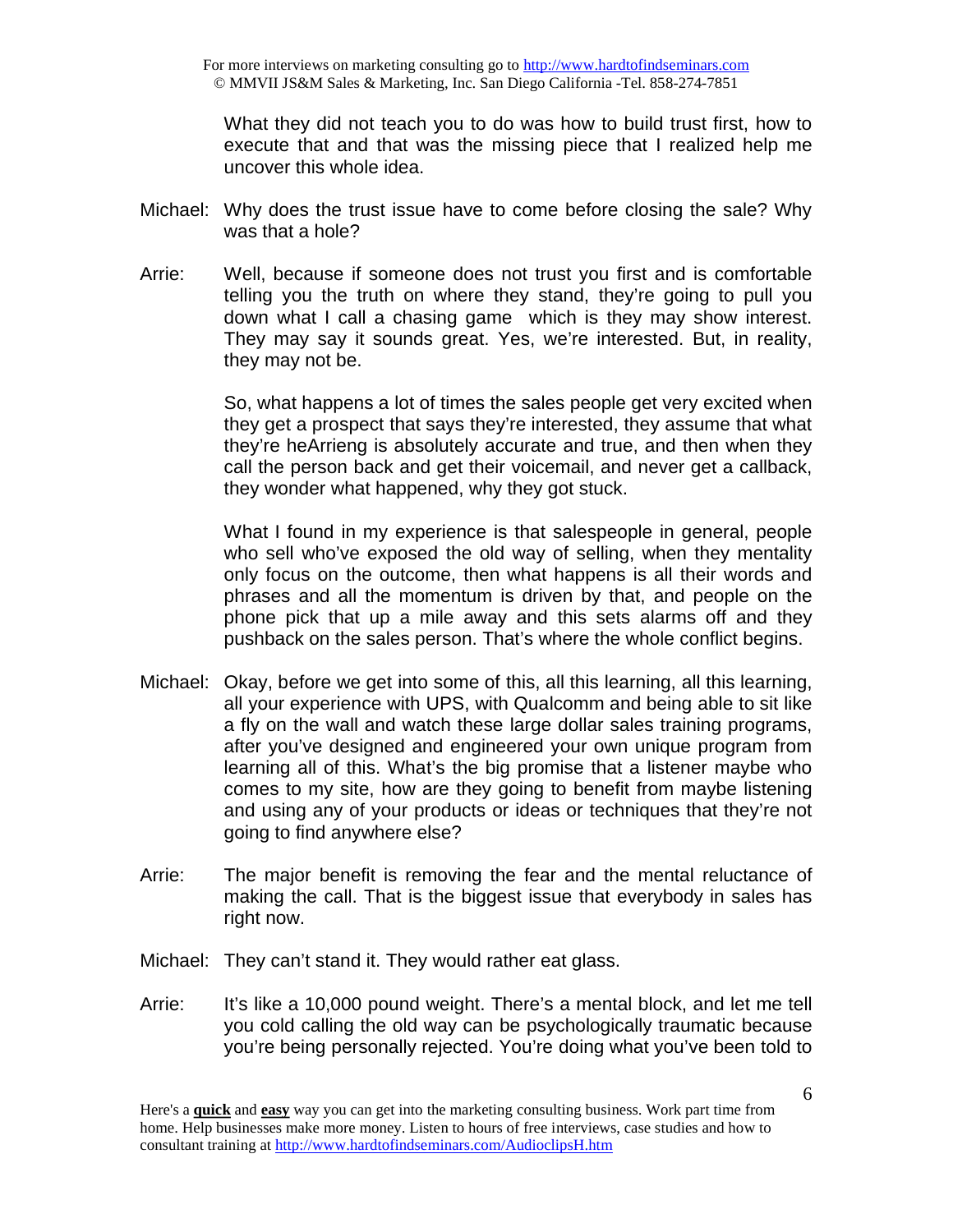do. You're playing a numbers game, and every call you're getting pushback. You wonder why this feels so bad.

It's literally inhumane and the issue is not the performance of the person who's calling and it's not your product. The problem is the approach. The approach is outdated. It's old school, and it triggers the wrong impression.

So, what I'm suggesting is that people can actually make calls in a comfortable manner as if calling a friend and without being rejected.

- Michael: But, I've pounded the phone, and isn't it true that if you're tough and you just let it roll off your shoulder and you pound the phone, you understand that if you do your numbers maybe one out of twenty may end up being good, and the ones who reject you, you just blow them off and just move on. Is that still somewhat valid?
- Arrie: It's completely valid. It's your personal choice. You can choose that manner of being tough and getting beat up and feeling good about, and squeezing out a couple sales a day. Absolutely, that's been happening right now in hundreds of companies all over the world. The issue is that that's not the only way.

There's a much more efficient, much more humane way of calling people. It's simple a personal choice. Do you want to continue to be beat up like that, or do you want to make friends and build relationships and actually make sales the easy way?

- Michael: Before we get into specifics, do you have some case studies or some stories of maybe some of the people of what they were experiencing before and after using your system? Can you talk about some of the success they've had?
- Arrie: Sure, I'll be happy to tell you one story with a gentleman named Bruce who actually was a teacher. He got laid off from being a teacher, and he went into insurance sales. He called me in tears. He was so fearful of making that call, anticipating the rejection.
- Michael: Had he started yet?
- Arrie: No, he hadn't started. He just couldn't pick up the phone because his only mental experience of selling was the phone calls he gets at home every night. So, what he did not want to be and nobody wants to be is that stereotype that everybody hates so much, that negative selling stereotype.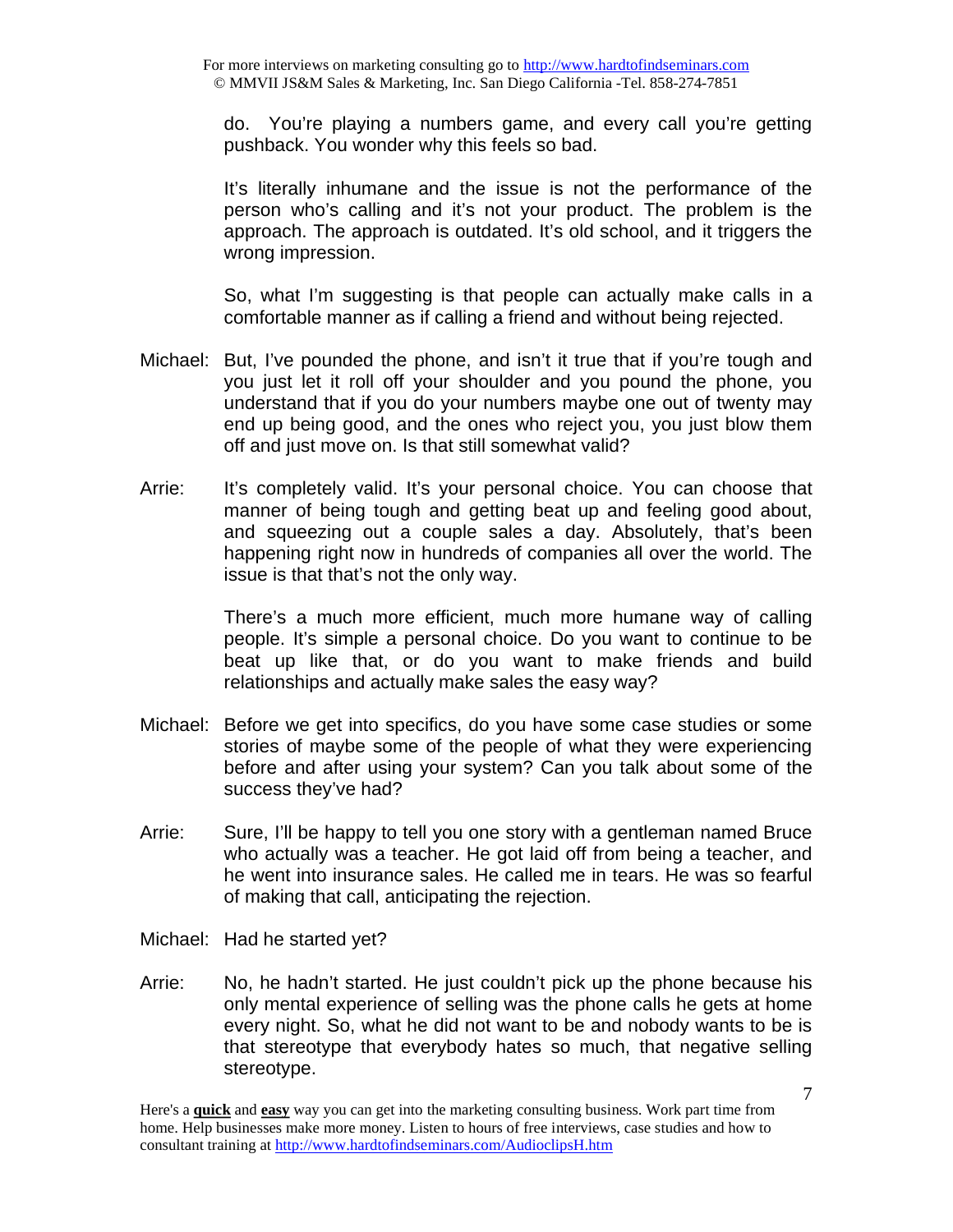So, he was afraid and fearful that if he would start making calls, he would sound like those people even though he wasn't like them. It's like this role reversal.

- Michael: Yeah, that's true because I'm just thinking from my perspective I've made thousands of calls, but there are a lot of people out there who've never made a sales call and the only thing they can relate to are the terrible telemarketers calling you during dinner time.
- Arrie: Therein lies the core blockage. See, people associate selling with that negative image. That's what scares everybody away. What they don't know – they're not aware that the whole different mindset is a different way of looking and thinking and doing this that's pleasant and productive.
- Michael: So, he called you and you worked with him a little bit and he ordered some of your products.
- Arrie: He bought the program. I worked with him personally, and what we did was we basically helped him sort of detox from his old way of thinking and provide him with actual tools and words and phrases and a new mindset to help him approach the call in a way where he's not selling.

Instead he becomes a problem solver, and that's the mental shift that's taught in the program to sort of shift mentally to that mode, and then to have a strategy to enter that call in a way where you're not pitching your solution. Instead, you're actually addressing the issue that you're solution solves for the person you're calling. It's a different way of thinking.

- Michael: So, how did that go when you started making calls with his insurance?
- Arrie: I'll tell you, he actually was nice enough to leave me an audio message. It was radically amazing for him. He was able to make calls and get appointments with such ease, he was in complete shock. He even told his wife that he looked forward to making more calls. So, it's a complete transformation.

The funny thing is most people don't believe it's possible because they're so used the negative mental effect of calling and the rejection, they just do not believe it's possible. But, if you change your mental mindset, and you have an approach that does not create sales alarms to go off in the person's mind you're calling, you're going to have

Here's a **quick** and **easy** way you can get into the marketing consulting business. Work part time from home. Help businesses make more money. Listen to hours of free interviews, case studies and how to consultant training at http://www.hardtofindseminars.com/AudioclipsH.htm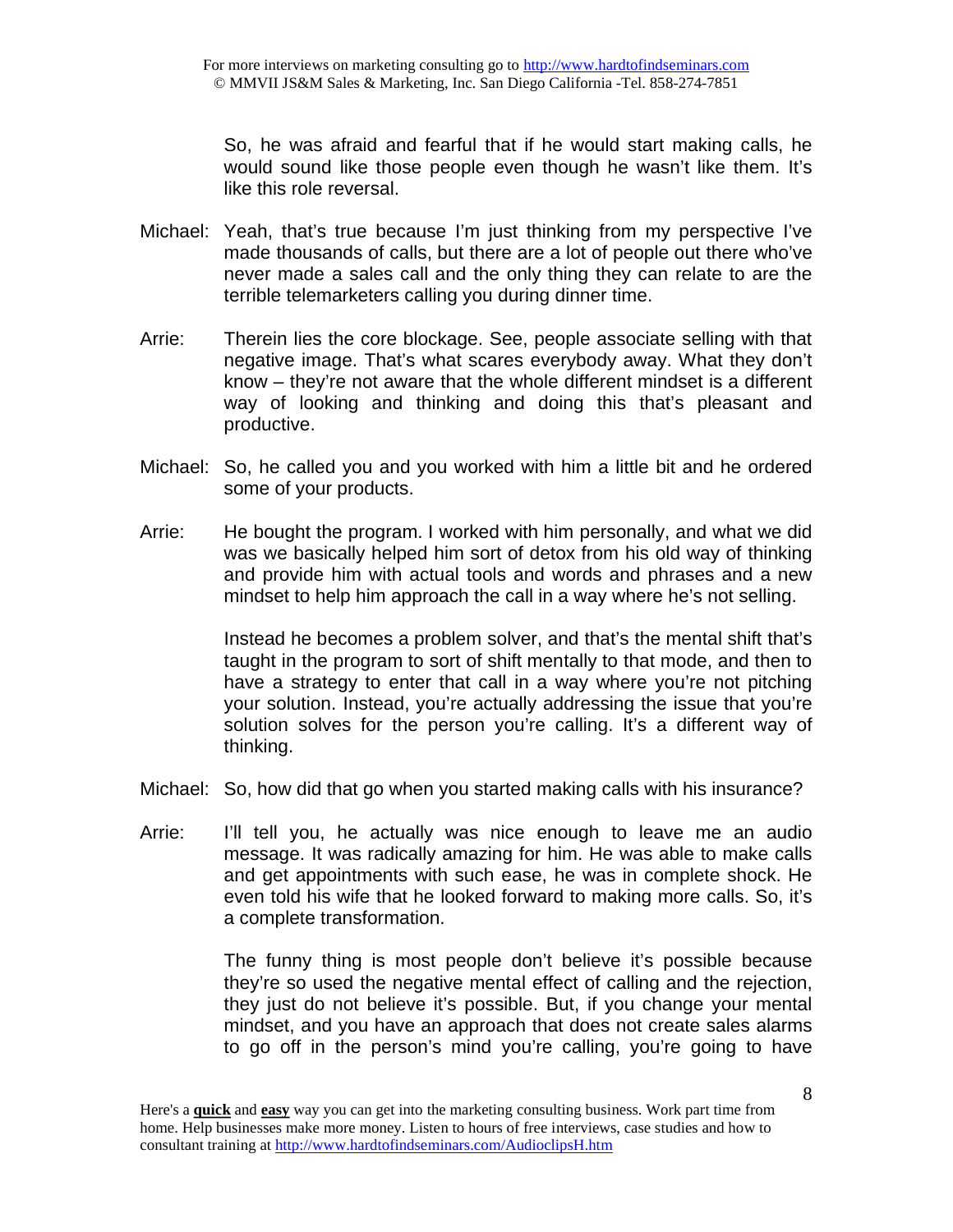For more interviews on marketing consulting go to http://www.hardtofindseminars.com © MMVII JS&M Sales & Marketing, Inc. San Diego California -Tel. 858-274-7851

pleasant conversations and be extremely effective without being aggressive.

- Michael: Okay, that's great. Can you give me another story, any other case studies of any of your clients that really stick out?
- Arrie: What's interesting is I've got case studies from almost every industry possible from software to selling furniture to coaches, and what's interesting about these case studies is that what people discover is that it's not about what they're selling. It's about how they're selling.

I'll give you an example. I had someone just a few weeks ago purchase the program, and it's a husband and wife who basically opened their own record label. He sells music, his own music actually, and he came from the old school way of selling – the numbers game, basically being aggressive on the phone, closing his eyes and hoping it works. He just absolutely hated the idea of doing this again.

Here he was, created a project for himself, and he wanted a much more comfortable way of approaching people. So, he bought the program, and he likens this to his creative way of making music in a way where you can actually connect to people in a natural way without a linear step by step script. He's actually having complete success because he's able to be himself, speak his own words, and not be scripty and still make the sale.

- Michael: Can we do a case study? Can I give you a specific situation that I liked to get your help on?
- Arrie: Yes.

#### For more details on this cold calling system go here or call Michael at 858-274-7851

Michael: For instance, I sell consulting services, and one method that I would teach somebody is to buy leads from Information USA, probably of manufacturing companies within a geographical area right around San Diego or wherever they're located, and the business is doing between a million and five million a year in gross, and I have the name of the owner.

> So, what would you advise if I've got my list in front of me, I'm getting ready to pound the phone and the goal is to see if I can identify a prospect who'd like to grow their business, who is in pain and would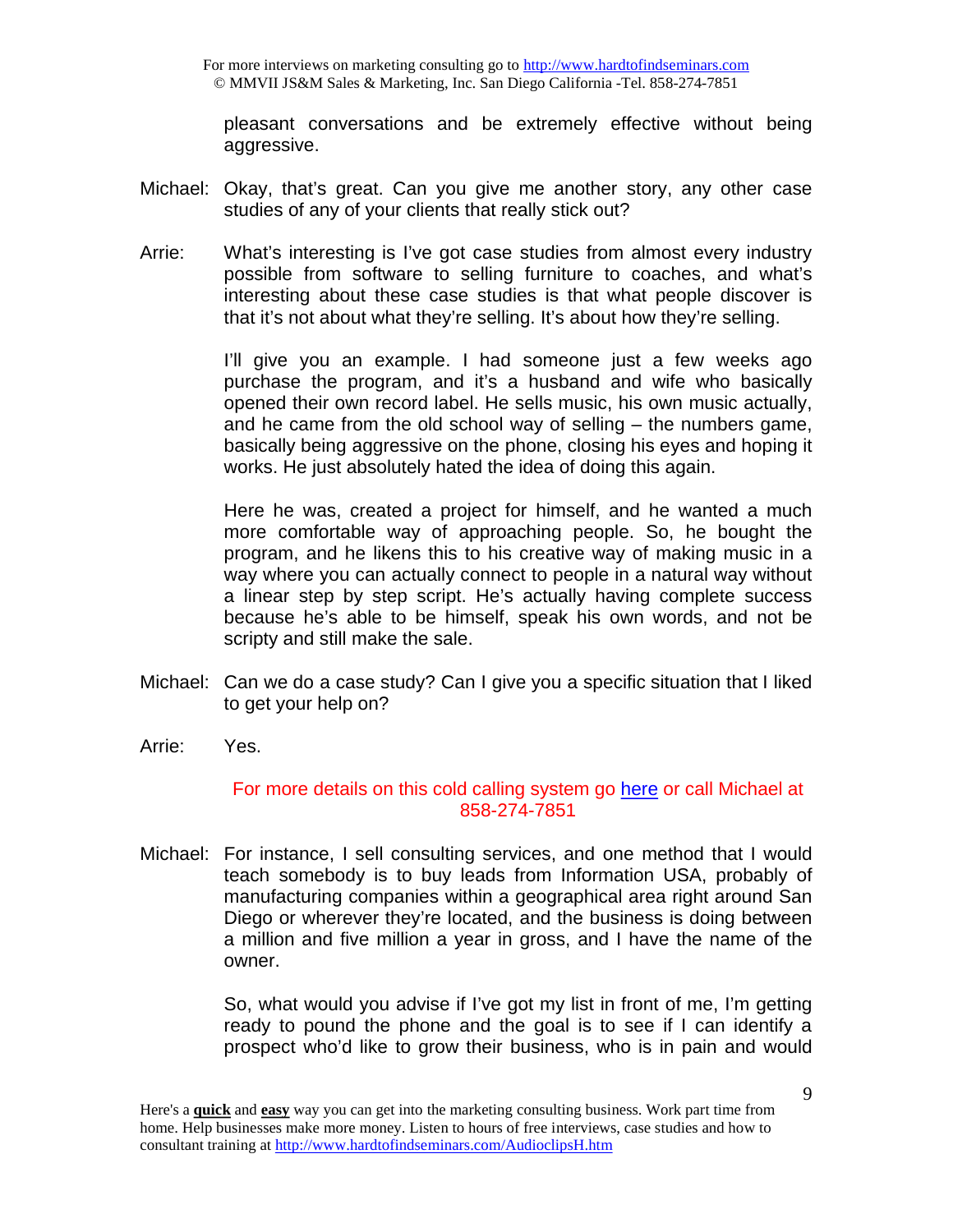like to grow their business through a new approach in marketing without having to spend more money on advertising.

- Arrie: Well, there's a mental process that we have to go through first. Let me ask you a question. What would you say would be the major problem that you help probably with your solution? I'll ask that first.
- Michael: The major problem would be to help them get growth with low-cost, inexpensive marketing methods.
- Arrie: Growth means what?
- Michael: Let's say more money for the business, more sales, more gross profit.
- Arrie: What I should tell you right now because of the coaching classes, what I'm trying to do is help you articulate specifically at a tactical level what he gets for your solution.

So, sales in general would be a little abstract. What we talk about is more inbound leads, more phone calls, obviously more revenue. I'm trying to cover the right wording to really be much more tactical.

So, what you're saying is your marketing solves the problem of him being able to generate more sales and more revenue, right?

- Michael: Yes, that is correct.
- Arrie: Okay, so that's the problem that we solve for them. So, traditionally if I was coaching you and I was an old guru, I'd say to you, "Look, make a phone call, build some rapport, and give a pitch about what you do." Right?
- Michael: Right.
- Arrie: And, get their attention and hopefully it will keep going from that point.
- Michael: Right, I may say, "This is Michael with Michael Senoff Consulting and the reason I'm calling is I'd like to know if you'd be interested in growing your business without having to spend more money on advertising."
- Arrie: Right. Now, let me ask you a question. If someone calls you on the phone and says, "Hi, my name is Michael. I'm with XYZ Company. We do this." What goes through your mind in a couple of seconds?

Here's a **quick** and **easy** way you can get into the marketing consulting business. Work part time from home. Help businesses make more money. Listen to hours of free interviews, case studies and how to consultant training at http://www.hardtofindseminars.com/AudioclipsH.htm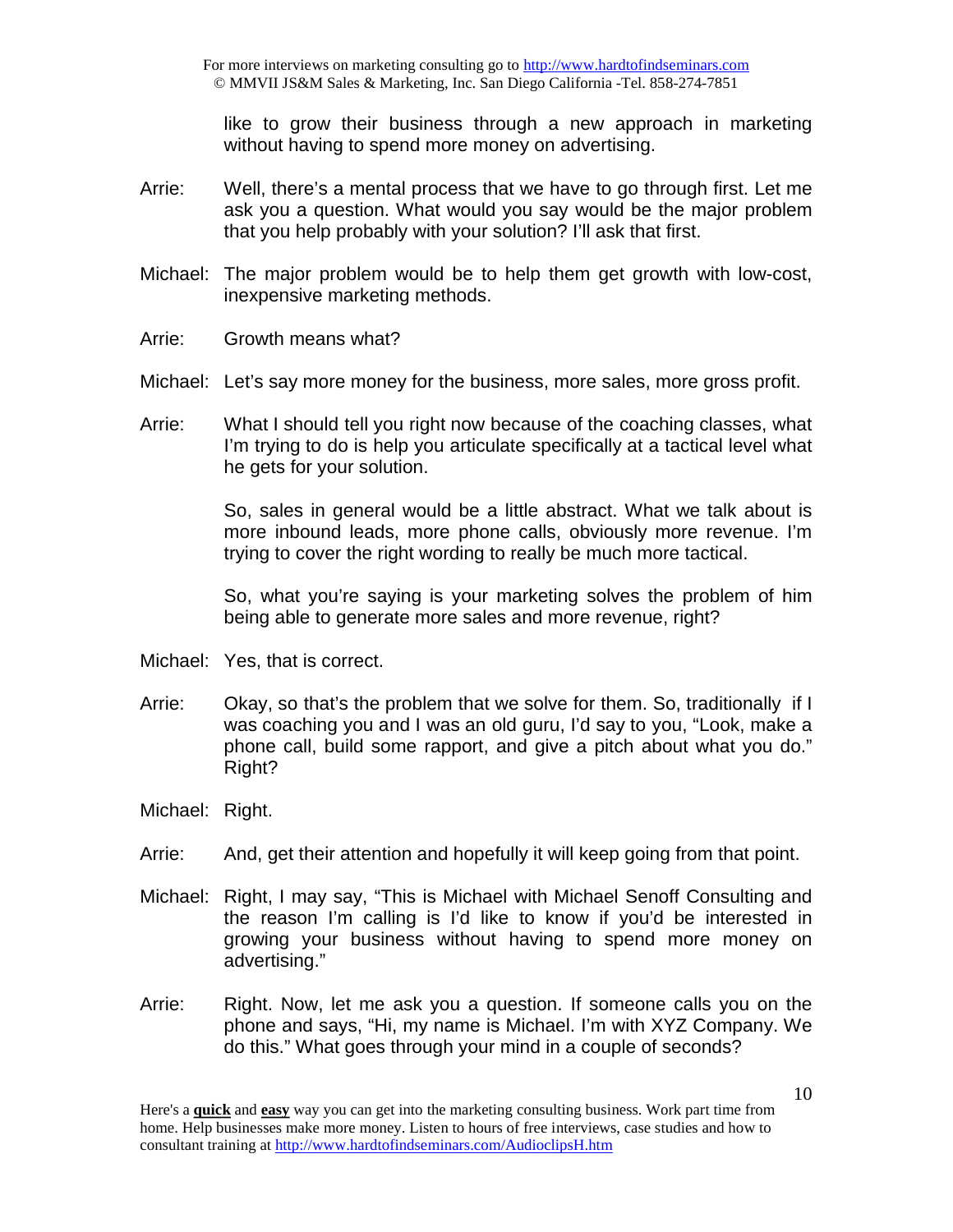Michael: I know it's a salesperson.

Arrie: That's right. So, we don't want to use that approach because the minute you say, "Hello, my name is", it's over. The minute it's in the mind, you're fighting a battle which is very difficult to win.

> So, what we teach is a different way of thinking. We teach our goal that first call is to not get the appointment first. The first goal of that call is to diffuse the pressure from the call, remove the suspicion, built the trust.

> The way you do that is you begin the call with – and it's all laid out step by step in the material – but, you begin the call with, "Hi, my name is Arrie. I'm with XYZ Company", and the first thing you say is, "We haven't met yet."

- Michael: Okay, "We haven't met yet."
- Arrie: Because what do you think that does to the conversation? What does it help the person do?
- Michael: It helps them relax.
- Arrie: It helps them relax, and you're big enough to let them know that you haven't met yet. You're removing some of the suspicion because they're probably wondering, "Who is this guy?" Right?
- Michael: Yes, so you're answering their question.
- Arrie: Yeah, there's a lot of psychology here. It's important to breakdown for it before you move forward. It's important to build that conversation the way that does not trigger the wall.
- Michael: I'm going to do this no matter who answers, secretary, owner or whatever.
- Arrie: That's really your contact, I mean your call-in contact, have the name of somebody. In respect for them, it's just normal conversation that we haven't met yet.
- Michael: What if I get a gatekeeper?
- Arrie: That's a separate scenArrieo.
- Michael: So, this is if I'm talking to my contact.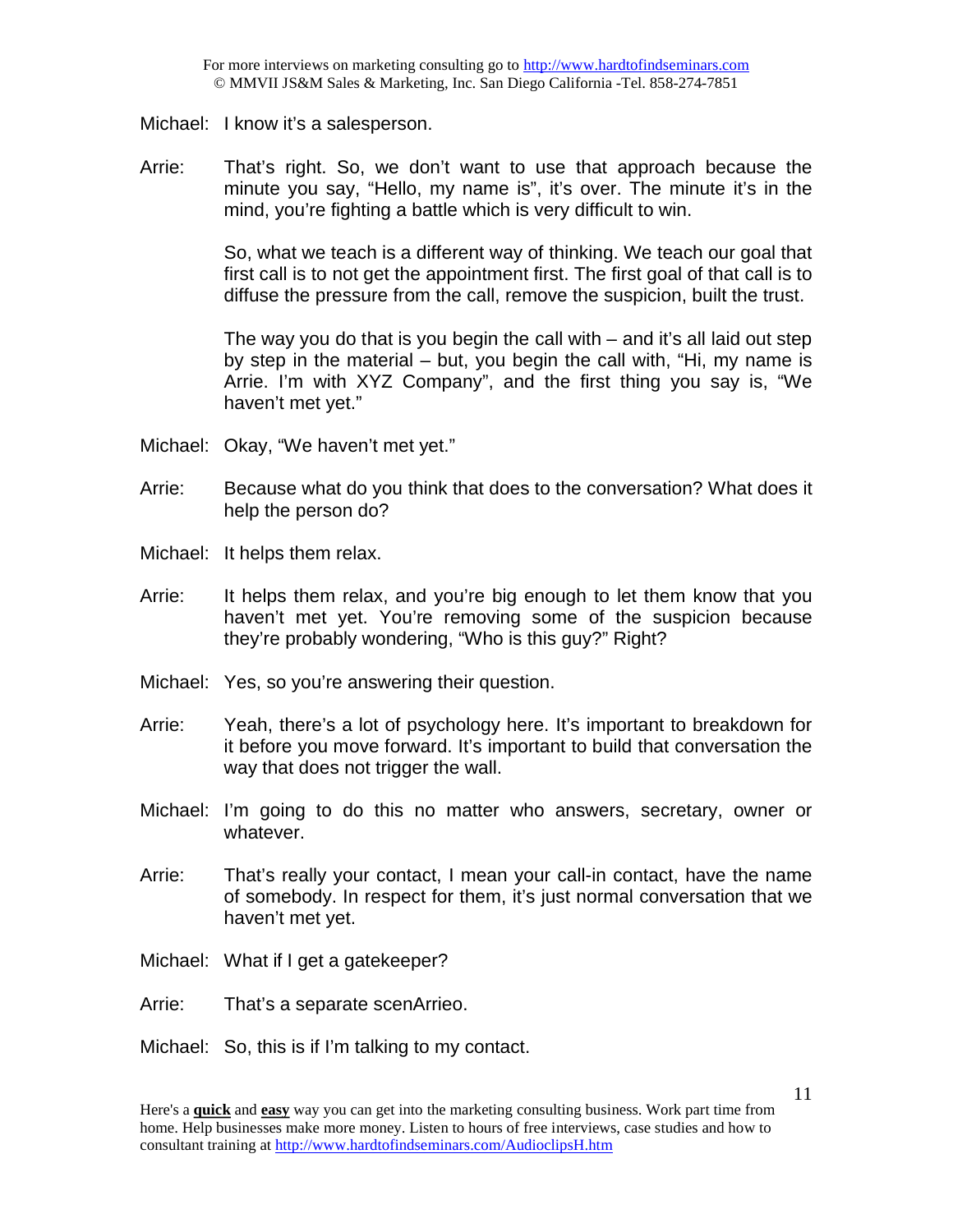Arrie: Yeah, like you said, you have a name of someone to call, right? You would just basically say, "My name is Arrie. I'm with XYZ Marketing, and we haven't met yet." Let conversation sort of level out a little bit there.

> Then we'd say, "Maybe you can help me out for a minute." That's what we say next, "Maybe you can help me out for a moment." Typically they'll say, "How can I help you?"

> Now, the delivery is very important here. I'm not become aggressive. I'm not going to be excited. It's going to be a very relaxed entry point like this, "My name is Arrie. We haven't met yet, and I'm with XYZ Company. I'm hoping you can help me out for a moment."

- Michael: Okay, how can I help you?
- Arrie: Right, that's what happens almost every single time.
- Michael: Wow, that's great.
- Arrie: Because you're drawing them into you. You're not pushing back with, "Hi! My name is Arrie! Do you have a couple seconds?"
- Michael: Yeah, exactly. That's good.
- Arrie: It's over.
- Michael: You're right. That's true.
- Arrie: So, we're completely unaware of how we're being perceived and how we're being received by the person. Sixty seconds is broken down into a four hour program for a reason, because there's so many elements that we haven't thought of that would actually cause the rejection to happen.

So, anyway, we move on. He says, "How can I help you?" Then, we move directly into the problem statement. So, then I'm going to say, "I'm just giving you a call to see if you'd be open to some different ideas on how to bring in more sales into your business."

Michael: That's great.

Arrie: Now, what have I not done there?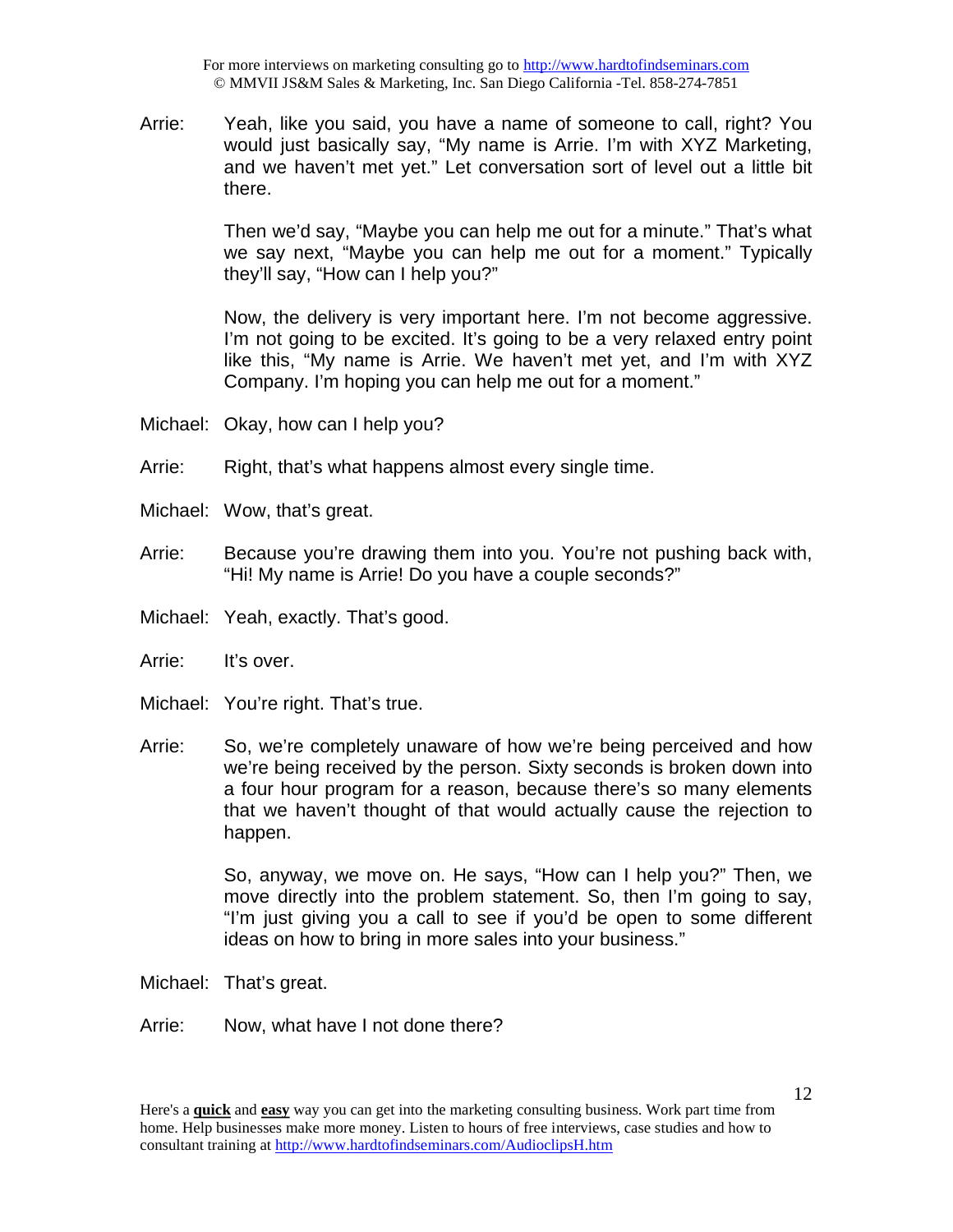- Michael: You haven't pushed anything on me. You're asking his opinion, or you're asking if he's open. You're trying to identify his openness.
- Arrie: I haven't made a pitch. I haven't told him what I do. I haven't pushed. I didn't even say, "If you'd be interested", did I?
- Michael: Yeah.
- Arrie: You never use sales words like, "would you be interested". They're all overused.
- Michael: You got rid of that. So, you just said, "Would you be open?"
- Arrie: Would you be open to some different not new ideas. Why not new? Because every salesperson in the world says new and improved, right?
- Michael: True.
- Arrie: Every single word that I'm using now is chosen for a reason. It's designed to detach any wording that might associate you with a negative stereotypical salesperson image. And, that's what we breakdown. The program is a word for word way to approach people that's natural and engaging without a pitch. So, I'm doing the call here identifying the problem not the solution.

So, anyway, what typically happens is you get one of two responses. You get, "What do you mean?" Or you get, "Who's this?"

- Michael: You get one or the other more than the other.
- Arrie: Well, it depends how if he delivers in a natural way, they might say, "Well what do you mean?" And, that gives you permission to move forward in terms of being more specific about what you do.

So, in your case you might say, "Well, what I mean specifically is looking at a different marketing strategy that's probably you a lot less than you pay now, and giving you much more sales."

- Michael: Okay, tell me more.
- Arrie: Okay, so this is what we're looking for. What we're looking for with this approach is "Tell me more." "Tell me more" "Tell me more", because you're slowly creating a conversation, not bombarding them with so much information in the pitch. And, you're giving them a chance to

Here's a **quick** and **easy** way you can get into the marketing consulting business. Work part time from home. Help businesses make more money. Listen to hours of free interviews, case studies and how to consultant training at http://www.hardtofindseminars.com/AudioclipsH.htm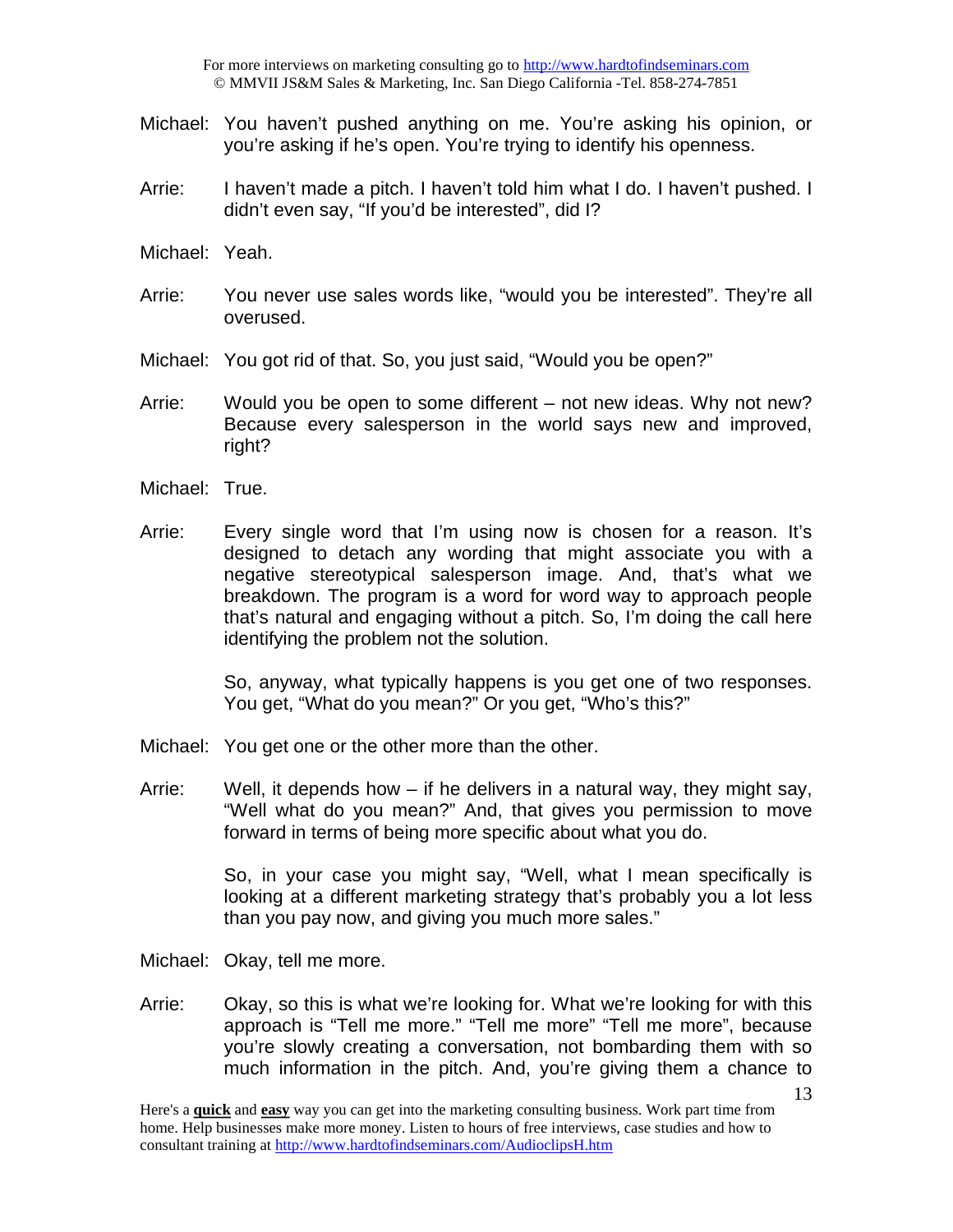breath. That's the whole point. This is a two way dialogue, not a one way pitch. That's why this is a natural way of calling people.

Let's just say he says, "Who's this?" You simply just sort of say, "I'm sorry. My name is Arrie. I'm with XYZ Company, and I'm just giving you a call", and go right back to the same problem statement. You don't give him tips about what you do. You just go right into, "What we do is we help companies with different ideas to bring in more revenue and sales to the company."

You mentally stick on their issues, on their problems, because as premature as to offer a pitch about you until you first have acknowledgement to the issue they want to solve.

- Michael: So, that's pretty much the rule. Make sure they acknowledge the issue that you're going to solve for them before you get into you.
- Arrie: Exactly. That is the mindset. The mindset is to focus on them and not you.
- Michael: That's important because they don't care about you. They want their problem solved. That's what you're there about.
- Arrie: Exactly, but traditional thinking suggests the opposite. When we go to companies and we're hired, we're taught to do what? To be an expert on our product and then start talking about it. They have been taught to think from their point of view. That's the big conflict is that if you've been taught the traditional way, your confidence comes from your product knowledge not from the ability to generate the conversation from their point of view, and that's what we provide is an expansion of people's mindsets to help them generate the conversation in a natural way.
- Michael: All right, and this strategy can be used for any product or service all across the board.
- Arrie: Anything because what we don't do here is focus on what you're selling. We focus on how you're doing it, and then we design a problem statement around it. It's designed to test your solution.

So, there's two steps. There's a mindset. Then, there's the languaging or the words and the phrases that are targeted towards a problem you're supposed to solve.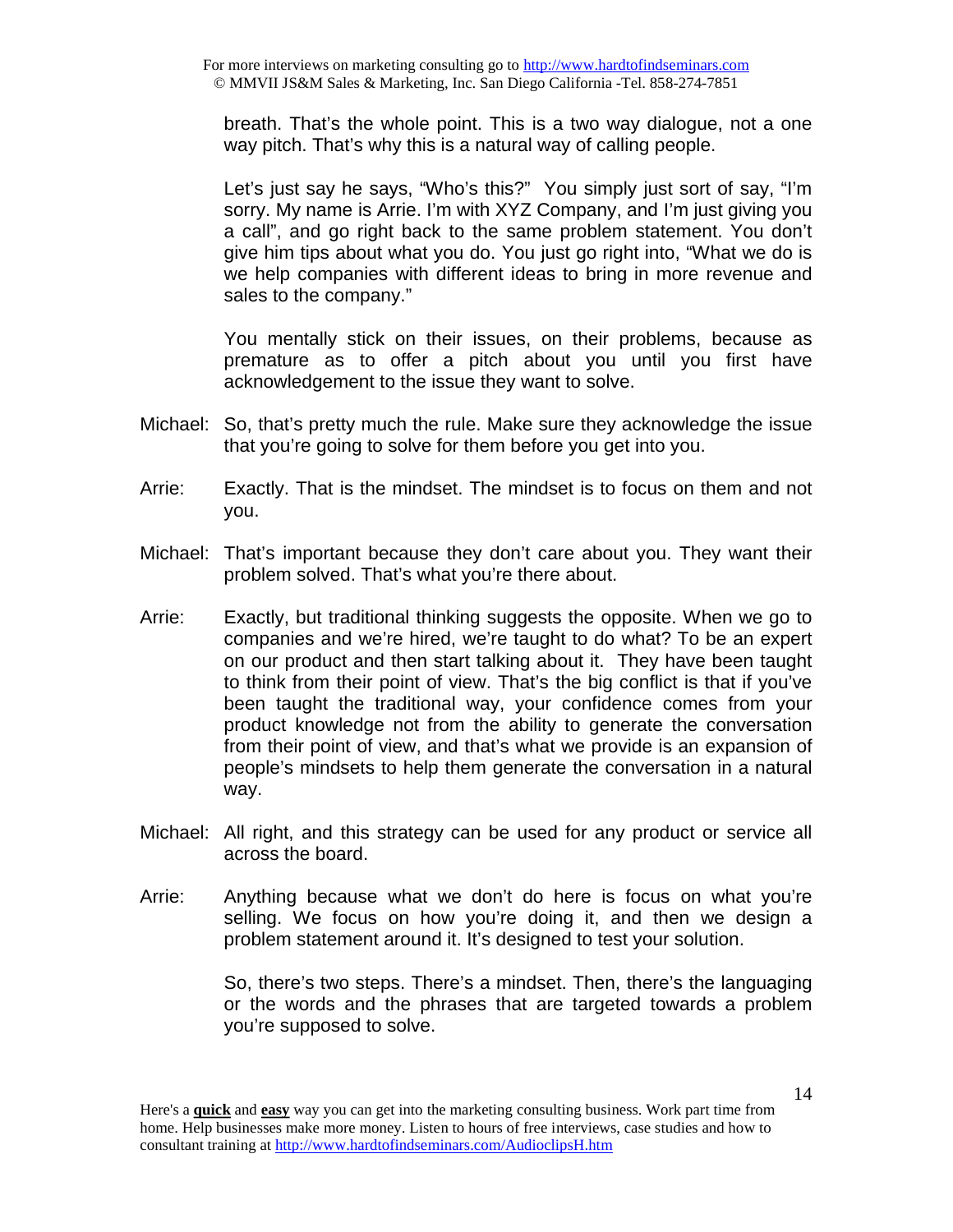- Michael: Now, obviously it's not going to work a hundred percent of the time, but it's certainly going to work a lot better than the old way. Give me the negative side. Where do you hear the rejection come up and how do you teach people to handle that?
- Arrie: Well, I do have a whole section on objections, of course. There will be some resistance with some people. People are just so numb and so sensitized to these sales calls, no matter what you say there might be some pushback. There's no hundred percent perfect exact method that's going to work every single time. It reduces the likelihood of any objection and pushback on the phone because what was doing wouldn't trigger that.

So, I do have a whole methodology around how to diffuse objections that we can talk about if you like.

- Michael: Yes, let's talk about it.
- Arrie: Okay, so let's talk about some common ones that probably everyone can relate to. Say if someone says to you, "Michael, we already are using another marketing method." Would that be a comment?
- Michael: Absolutely, yes.
- Arrie: And, what would you say? Just in your opinion, how would most people respond to that typically?
- Michael: Most people would probably just say, "That's great. Can you tell me how are they working for you?"
- Arrie: That's right. Okay, so what we've been taught to do is to overcome the objection, right? That's what we've been taught to do is sort of cleverly overcome it to get passed it.
- Michael: Right, by asking questions trying to get a hook in to overcome it.
- Arrie: That's right, but what's the risk if the other person does not feel you're heArrieng what they're saying as to be true?
- Michael: They're going to build resistance and they're going to frustrated and they're going to stop listening to you.
- Arrie: That's right. So, we're creating more pressure by overcoming what they're trying to say. That's the real problem. That creates more pressure on the situation.

Here's a **quick** and **easy** way you can get into the marketing consulting business. Work part time from home. Help businesses make more money. Listen to hours of free interviews, case studies and how to consultant training at http://www.hardtofindseminars.com/AudioclipsH.htm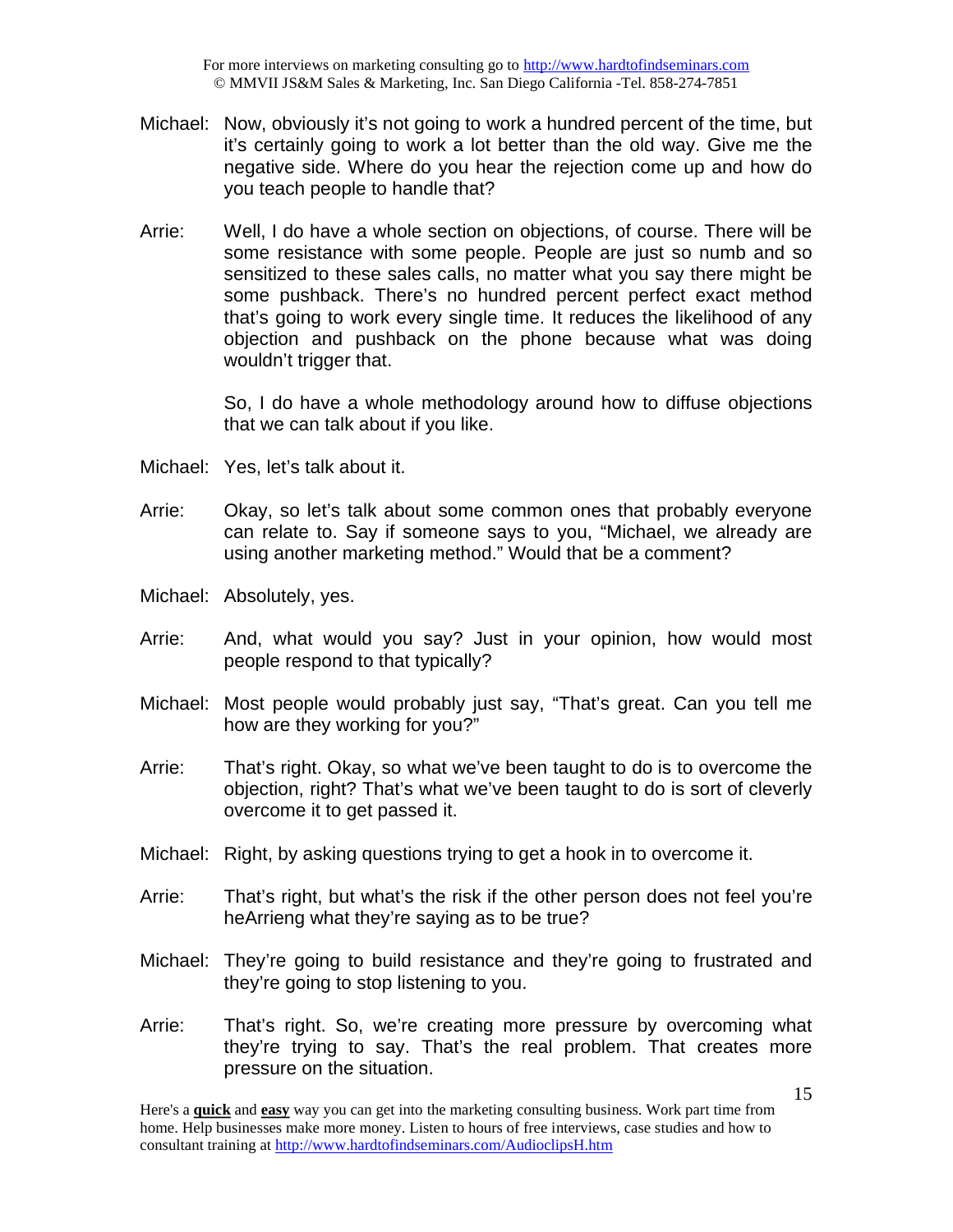We teach a whole different way of looking at objections. What we teach is to first diffuse the objection, and reopen the conversation again.

So, in this example, how we handle this is if someone says to me, "Arrie, we're already using another vendor." What I'd say is what you always say whenever you get an objection. You always say, "That's not a problem." That's the first thing you say is, "That's not a problem." That helps the moment breath for a second. "That's not a problem."

Then you say, "I wasn't calling to replace who you currently have. I was just calling to see if you'd be open to some different ideas that you may not have now."

- Michael: That's great because that does answer his real objection.
- Arrie: Right, what I'm basically saying is, "Look, I'm not going to rip out what you have. That's not my goal. My goal is to generate a conversation with you to see if you'd be open to the different ideas." That's how we handle objections.

We have every single objection written down with a response in a way that diffuses it so there's no tension and no pressure. So, you can reopen up again to really get to the truth of where everything stands.

- Michael: Let's do another objection. What's another real common one?
- Arrie: Another one might be the budget. That's always a pretty common one. "We don't have the budget for it."
- Michael: Yes, let's do that one.
- Arrie: Okay, again, if someone responds, "We don't have the budget." Of course, we teach to always, always, always begin responding with, "That's not a problem." That's kind of funny. There's no problems, right?
- Michael: Right.
- Arrie: Believe it or not, by just saying, "That's not a problem", it sort of disarms the person. You have a chance to kind of calm the moment down a bit. So, what you would say is, "That's not a problem. A lot of our clients did not have the budget at first for this. That's completely common and that's why we have come up with a business case to help

Here's a **quick** and **easy** way you can get into the marketing consulting business. Work part time from home. Help businesses make more money. Listen to hours of free interviews, case studies and how to consultant training at http://www.hardtofindseminars.com/AudioclipsH.htm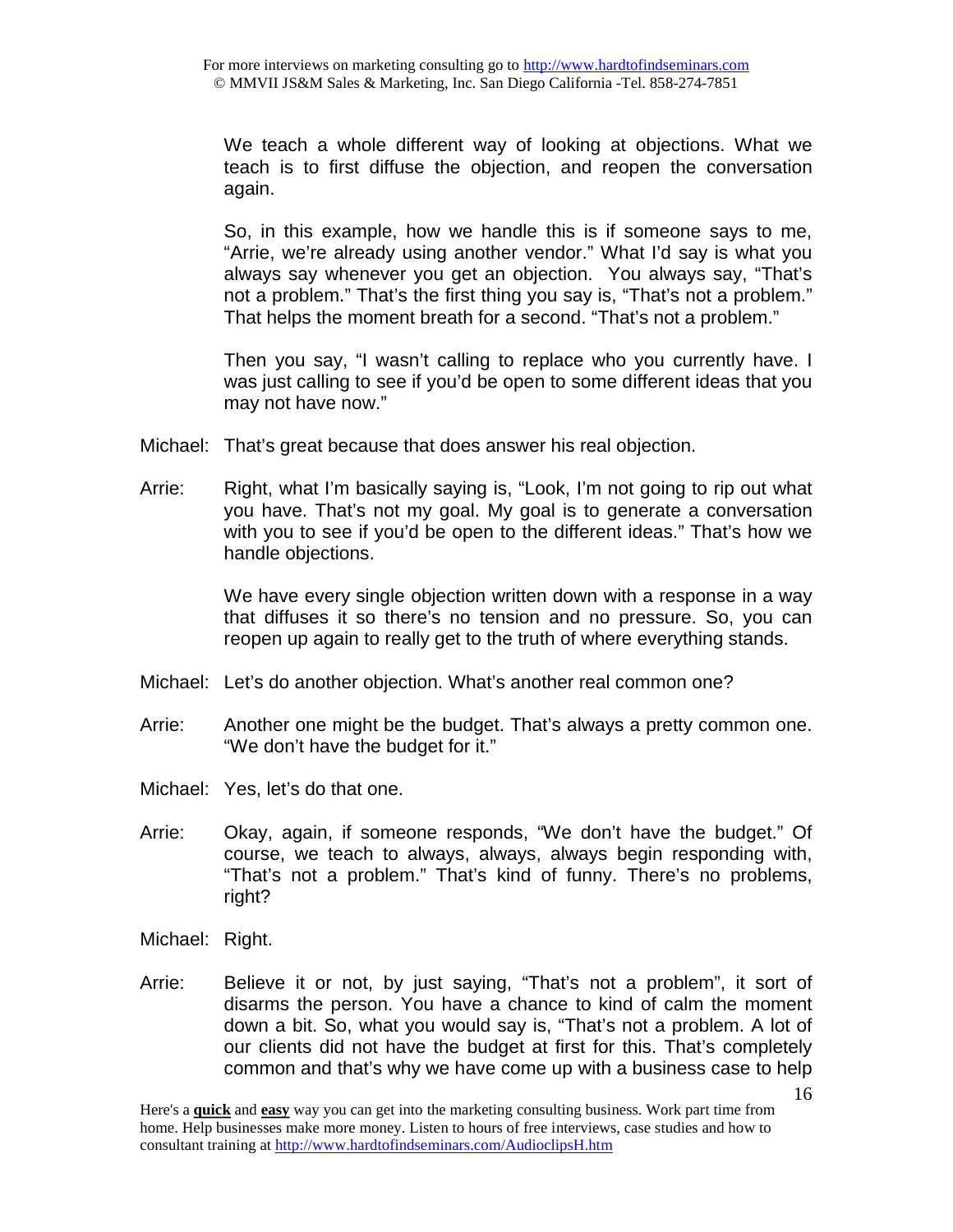For more interviews on marketing consulting go to http://www.hardtofindseminars.com © MMVII JS&M Sales & Marketing, Inc. San Diego California -Tel. 858-274-7851

make a justification for it. Would you be open to some ideas around that?"

- Michael: There you go, back to "Would you be open to".
- Arrie: Yeah, so if I'm offering solutions, I'm not overcoming their objection. I'm acknowledging their objection to be true which is so rare because we're used to going right past it and overcoming it, trying to beat it, and that's the problem. That conflict creates the pressure on the conversation.
- Michael: Let's do one more because that's excellent. What's another real common objection?
- Arrie: A real sticky one is "Your price is too high." Is that common?
- Michael: Yep. So, you say, "That's not a problem."
- Arrie: Exactly! That's the first thing. "Michael, your price is too high." So, the first thing you say is, "That's not a problem." Then, what you say is  $$ again, the goal is to validate what they're saying to be true from their point of view. So, what you say is, "You're absolutely right. You're absolutely right that the price can be perceived as high if you haven't yet had a chance to use the program, yet. You're absolutely right. Would you be open to some different ideas on how to make the pricing work for you in a way that feels comfortable for you and meets your need?"
- Michael: Yeah, that's excellent. So, you've got every one of these objections, you've got all this stuff scripted out in your course.
- Arrie: The course contains every imaginable objection possible. It's a methodology route in the mindset and the wording.
- Michael: When did you start putting the course together? When did you get the idea that, "Okay, I've got this training with UPS, with Qualcomm. I succeeded in doing direct sales through your software company."?
- Arrie: About four years now. It's been four years it's on the market. There have been thousands of people using it, and it has a life of it's own now. What I'm getting is a lot what I call "sales refugees" – people from the old school way of thinking who are just tired of getting beat up on the phone, and they're all coming this way because they want go back to what's most natural for them to be effective without being aggressive.

Here's a **quick** and **easy** way you can get into the marketing consulting business. Work part time from home. Help businesses make more money. Listen to hours of free interviews, case studies and how to consultant training at http://www.hardtofindseminars.com/AudioclipsH.htm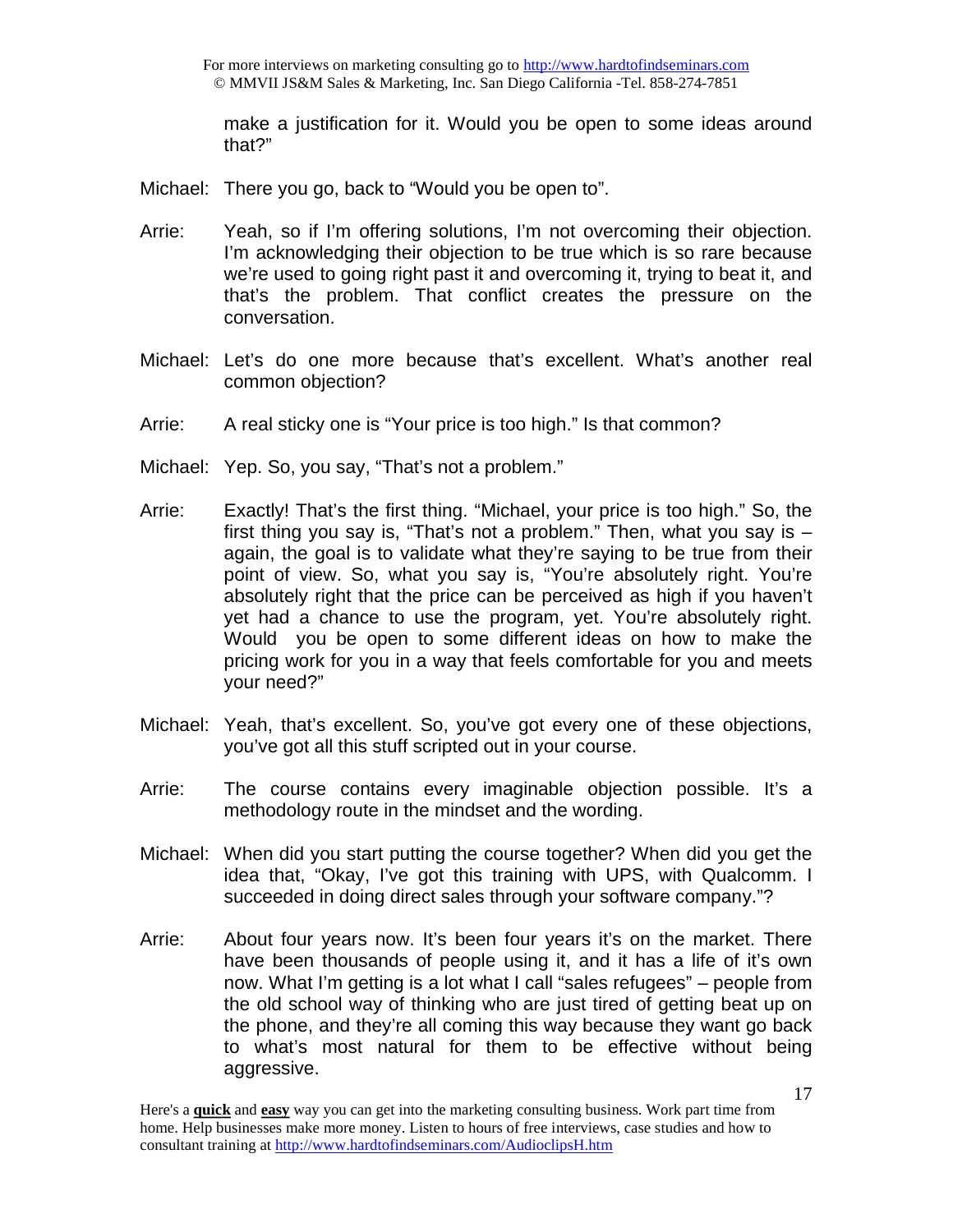**FREE GIFT: "7 Cold Calling Secrets Even The Sales Guru's Don't Know"** (The most revealing, proprietary secrets on the subject of cold calling that exists anywhere. Go to http://wwwPainFreeColdCalls.com

- Michael: Have you seen anything else out there like it? Like all the sales guru, the stuff I grew up on – Brian Tracey and Zig Zigler and all those guys. Are they still pretty solid on their opinion?
- Arrie: I like Brian Tracey a lot. I think he has some really good stuff. I have a lot of his programs. He actually endorses me. I've got to say out of all the gurus out there, he's got some of the best stuff because it's not aggressive, but it's very intelligent.

But most people teach because they say, "Look, don't be salesy, don't be pitchy, think positive, and accept rejection as normal." They try and explain how to sell, and what they're missing is how to build trust. They don't have the words and the phrases and the psychological framework to enter that first call.

If you look around the market right now, you're not going to find too many people who teach how to break that 60 seconds down into a method that's natural and comfortable and does not create rejection. That's the missing piece that no one has created yet, and that's what makes it so successful.

- Michael: I've got some bullets here from your website. Can we go over a couple of these?
- Arrie: Sure, yeah.
- Michael: Okay, I've got "Asking questions doesn't guarantee the truth." What does that mean?
- Arrie: Well, a lot of the old school corporate programs teach when you make a phone call to someone, the first thing you do is start asking them questions about their business like, "How long have you been in business?" "What are your problems?" You kind of go on a fishing expedition. You try and get the information from them to see if you're a good fit with them or not.

Here's a **quick** and **easy** way you can get into the marketing consulting business. Work part time from home. Help businesses make more money. Listen to hours of free interviews, case studies and how to consultant training at http://www.hardtofindseminars.com/AudioclipsH.htm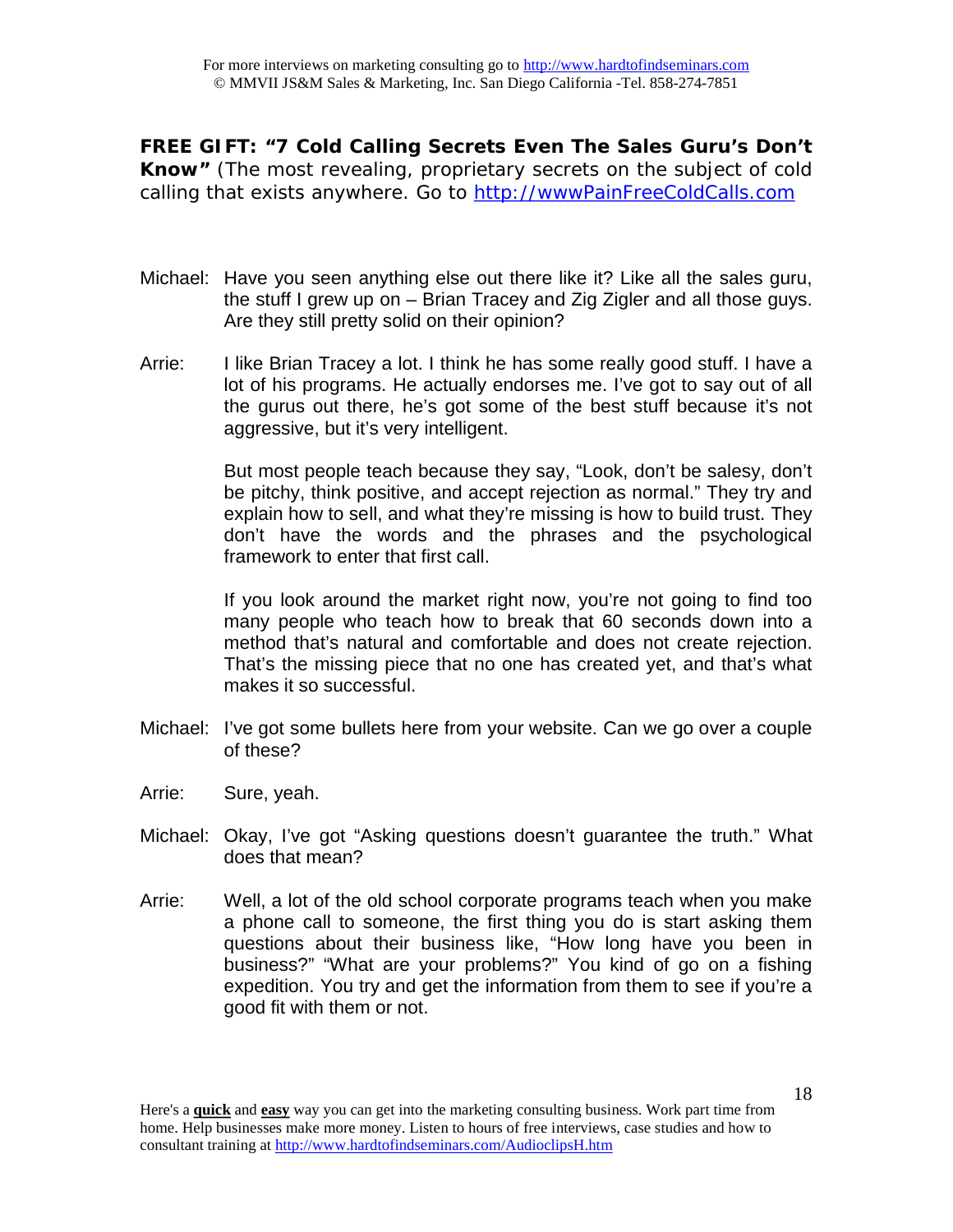The problem with that is people don't have the patience or aren't willing to share with you the truth about their situation if they don't know who you are and trust you yet.

So, this old school method of just calling and start asking questions about their business to identify the problem is outdated and creates an issue because people in most cases are not going to tell you their problems unless they trust you first.

So, what we teach is deal with the call already knowing their core problem. The way you get that is you think about why people have already bought your solution and think about three core issues that your solution solves and use those to call, and that's what we have is a methodology to convert your solution to their problem statements.

So, that statement about asking questions getting the truth, what I'm saying is people will not tell you the truth if you're asking questions and they don't trust you yet.

- Michael: All right, "The mindset people not prospects."
- Arrie: The concept there is to use a call as a conversation between you and another human being, and when you just use the other person just as a prospect, it's detaches you from the other person and how they're receiving you.

So, what I've tried to do here is connect two human beings together in a much more natural way without there being this buyer and seller tension, where someone's trying to sell the other person something they may or may not need.

So, the idea of viewing a person as a human being, as a person, what that does is just helps the person selling to connect with the person at a much more natural level.

Just the words themselves actually help that.

- Michael: Right, "Voice mail is the beginning, not the end." How do you handle voice mail with so many voice mail systems out there? What recommendations would you have for that?
- Arrie: Well, we teach a whole methodology around that, and primArriely the premise of if you get voicemail and you have no other option, then you're basically rolling the dice. You have no other way to get way a

Here's a **quick** and **easy** way you can get into the marketing consulting business. Work part time from home. Help businesses make more money. Listen to hours of free interviews, case studies and how to consultant training at http://www.hardtofindseminars.com/AudioclipsH.htm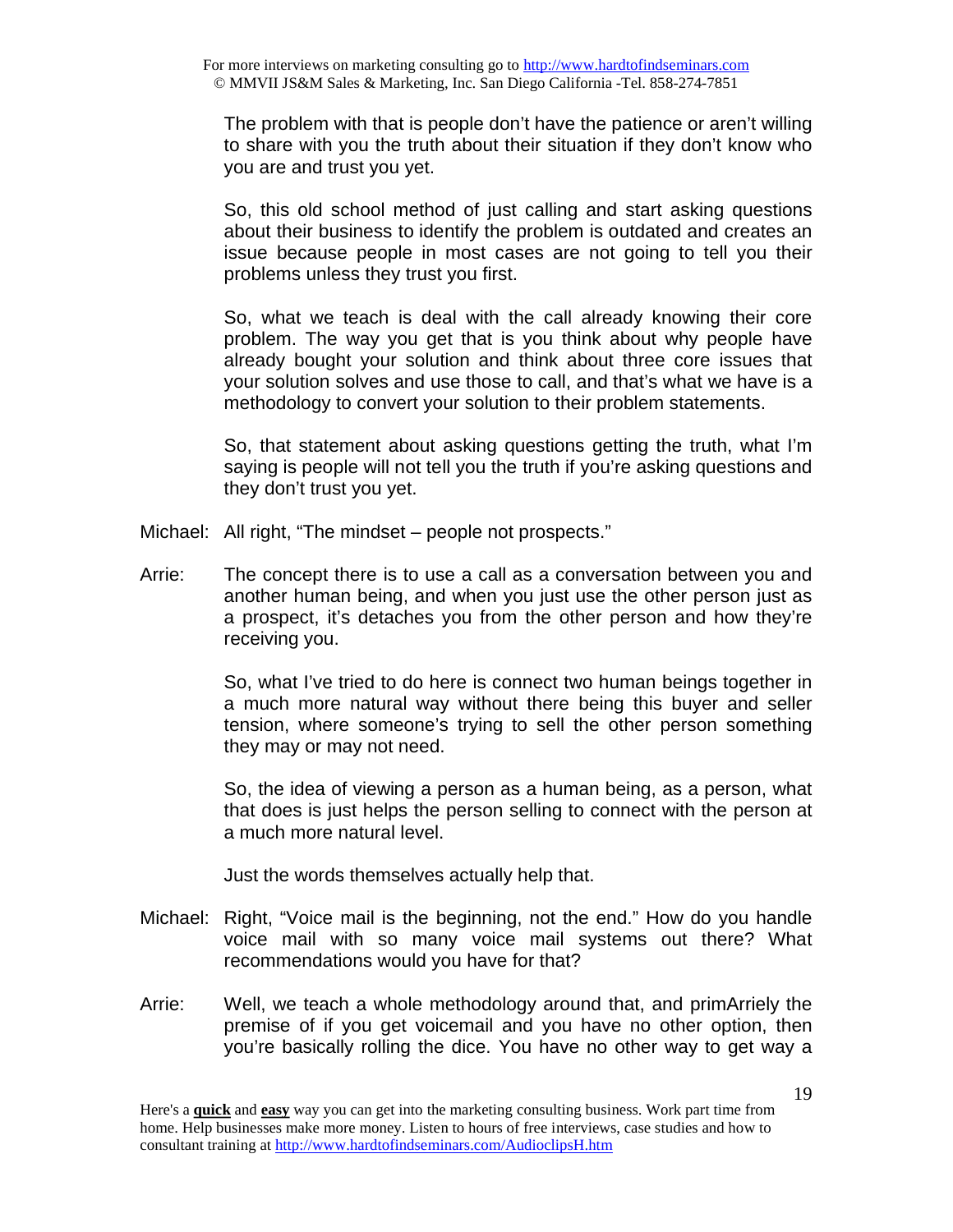hold of the person. Look, leave a message, but you have no guarantee of getting a call back.

We do have some ideas around that. One – if you get voicemail, you can hit zero and go back to the front desk, and there's a way to basically in a non-aggressive way identify the whereabouts of where the person is, and we teach that. I'll use a couple of examples.

- Michael: Let's do it.
- Arrie: Normally, if you're sort of the traditional salesperson, you call back and you hit zero and say, "Hi, is Jim around?"
- Michael: No, he's tied up right now. May I take a message?
- Arrie: Exactly, and then you're stuck. So, what we do is we teach to call back and hit zero and say, "Maybe you can help me out for a method."
- Michael: Okay, sure.
- Arrie: I tried to get a hold of Jim, but I got his voicemail. Would you happen to know if he's at lunch, in a meeting or vacation by any chance? See, I'm offering solutions right away to help the other person guide me. What I'm trying to do here is identify where he might be.

So, in any case, one of those three questions might be the answer.

- Michael: If he's on vacation, you know you don't have to call back. If he's at lunch, you can call him back in an hour.
- Arrie: Exactly Michael! What we're doing is we're extracting information to decide whether to move on or not. You see what happens is if you don't have this methodology, when you get voicemail, automatically you say to yourself, "You know what? That's it. I'm moving on."
- Michael: You could leave behind a great potential prospect.
- Arrie: Yes, there's where the numbers game comes from. It's because there's been no other ideas on how to handle this scenArrieo to go deeper in the call. People just hang up and call someone else. They're like, "Well, it's a numbers game." I go, "No, it's not." The reason is because you don't know a different way of handling it.

So, we have come up with a way to extract the information to identify where the person is. I could tell you there have been many instances

Here's a **quick** and **easy** way you can get into the marketing consulting business. Work part time from home. Help businesses make more money. Listen to hours of free interviews, case studies and how to consultant training at http://www.hardtofindseminars.com/AudioclipsH.htm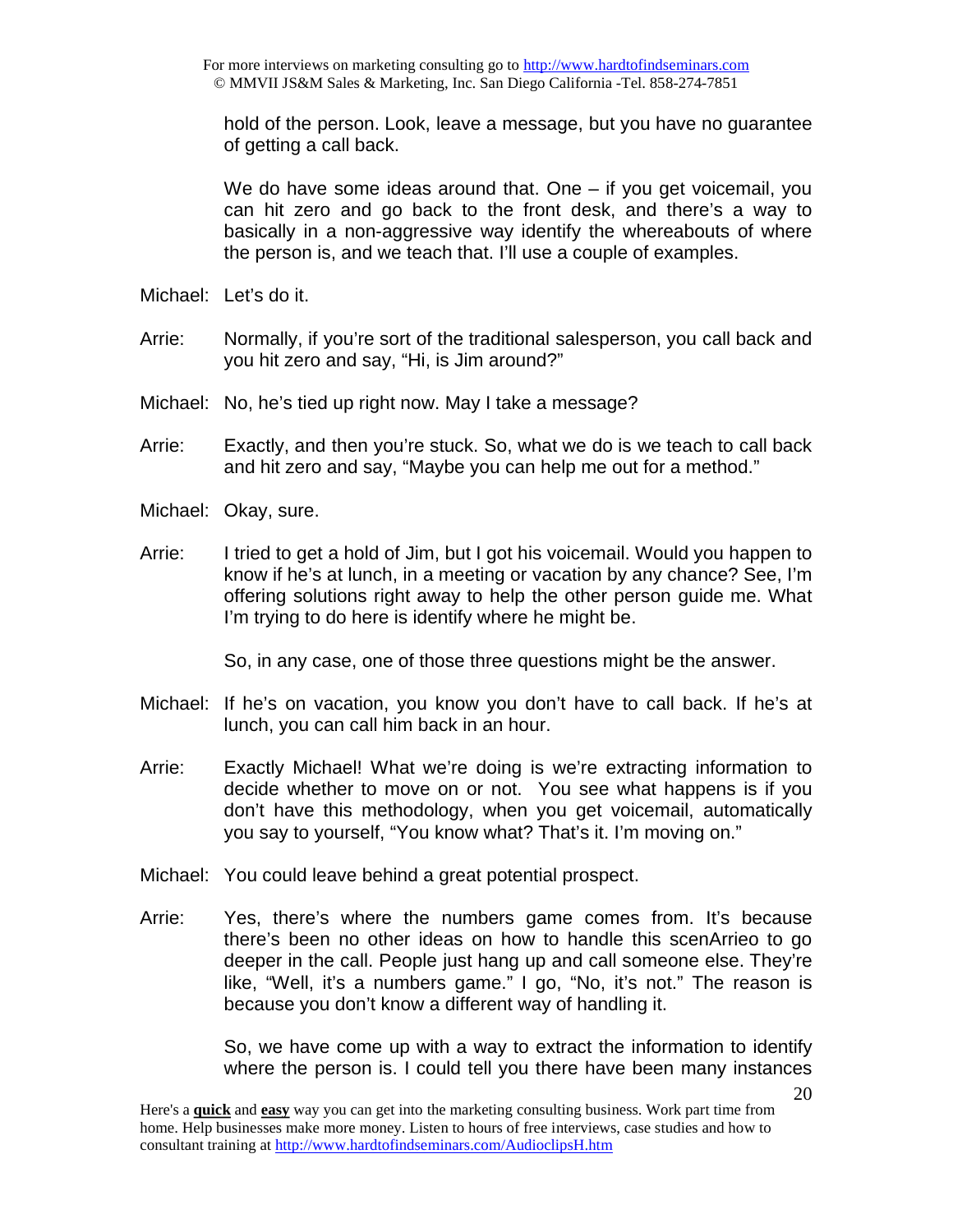where we've called in our training scenArrieos with live sales people and the person is at their desk tying their shoe, and they missed the call.

- Michael: Right. Do you have another technique on that?
- Arrie: Well, we do. Along with leaving the voicemail, we teach people to basically leave on the voicemail what they would say on the cold call. So, in your case it would be, "Hi, my name is Michael. Maybe you can help me out for a moment. I'm just giving you a call to see if you'd be open to different ideas related to" – basically plug in your problem statement. You would not give a pitch about what you do.

So, we basically pour over what we come up with on the first call in to the voice mail, and those usually get more calls than the normal, "Hi my name is John. We offer this program. Give me a call back."

- Michael: Right. You say at the end, "If you're interested, give me a call when you get a chance" Or "give me a call at any specific time." How do you invite them to call you back?
- Arrie: We just say, "If you're open to some different ideas, give me a ring." The whole idea here is to leave a message that is not pitchy, not salesly. That's the whole idea here.
- Michael: Right. What's this "fight or flight reaction" about?
- Arrie: Well, that relates to objections, and overcoming them. What happens is we've been taught when we get resistance to overcome it or to basically bail out – fight or flight.

What I'm saying is a third option. A third option is diffuse the moment, diffuse the pressure on the call, and level it so that it's a two way battle and we can reengage again. That's what we teach in the program.

- Michael: How about the objection, "Send me more information" where it's almost like a blow-off? How do you handle that?
- Arrie: Well, I'll tell you most people when they get that, they go, "Great".
- Michael: And, they send it.
- Arrie: Then they call it and they start chasing that person down. They get their voicemail. They're not there. Now, there's a chasing game which is very painful for everybody.

Here's a **quick** and **easy** way you can get into the marketing consulting business. Work part time from home. Help businesses make more money. Listen to hours of free interviews, case studies and how to consultant training at http://www.hardtofindseminars.com/AudioclipsH.htm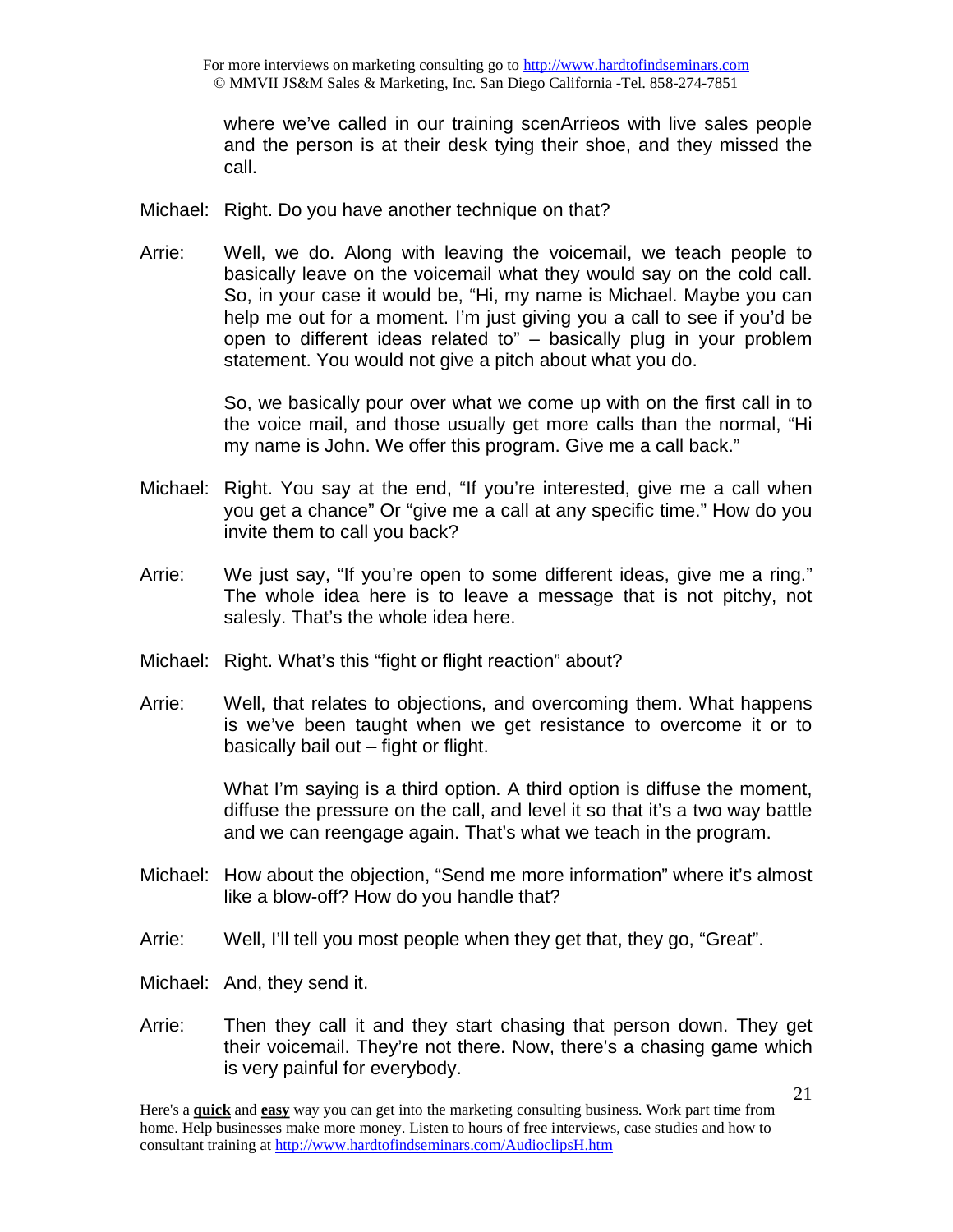What would you say would be three hidden agendas behind "send me information"?

- Michael: Send me information is to get rid of you without having to reject you over the phone voice to voice.
- Arrie: That's one, yeah.
- Michael: He may be interested, but just send it and he'll have a look at it when he gets a chance.
- Arrie: Exactly. He may be shopping around.
- Michael: Yeah, that's possible.
- Arrie: But, what he didn't say was maybe he really is interested.
- Michael: Yeah, he could be.
- Arrie: And, that's something we don't know.
- Michael: See my mental programming that they just wanted to blow you off.
- Arrie: That's very common, and we expect that to happen. We don't really know the truth. So, what we teach is to diffuse it and to reengage in a way to expose the truth.

So, what we say is if someone says, "Send me information", we say, "That's not a problem."

- Michael: Yeah.
- Arrie: "That's not a problem. I'll be happy to send you what you might need. Can you help me understand specifically what issues are you trying to solve so I can customize what to send you?"
- Michael: Oh, that's good.
- Arrie: Wouldn't that make sense? So, we're not forcing them to talk. We're just saying wouldn't it make sense to first understand what specifically you're trying to deal with so I can know what to send you because logically it makes no sense. I might miss the mark.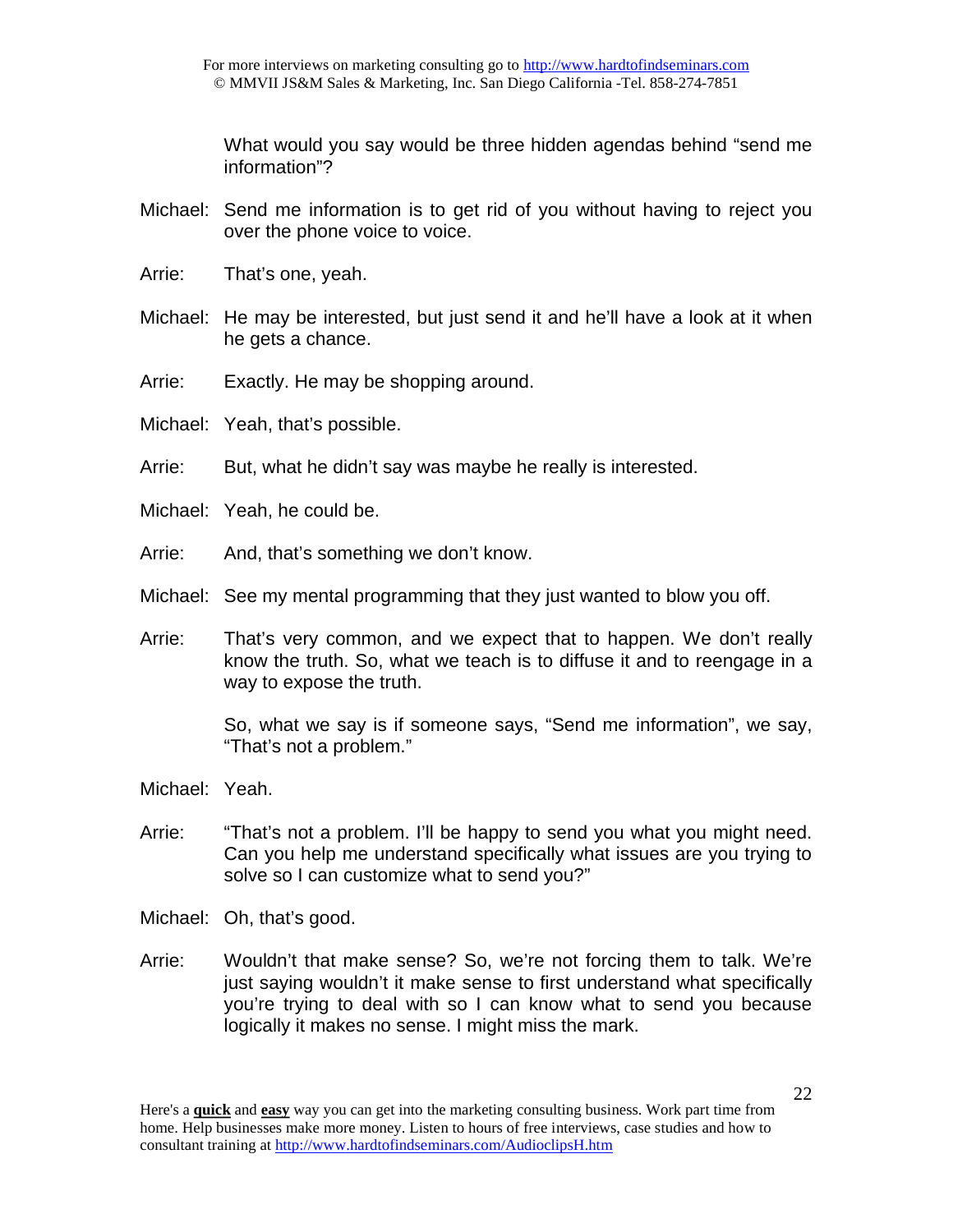For more interviews on marketing consulting go to http://www.hardtofindseminars.com © MMVII JS&M Sales & Marketing, Inc. San Diego California -Tel. 858-274-7851

- Michael: Yeah, and if they're not going to take the time to do it, it's probably move on.
- Arrie: Yes, it flushes it out.

#### For more details on this cold calling system go here or call Michael at 858-274-7851

- Michael: That's good. All right. "Call me on Friday." How about that?
- Arrie: Oh yeah, a common blow-off. Sometimes, when you're making a call to someone, "Give me a call on Friday", and then guess what happens. They're not there. But, we have created what we call a calendar relationship. It's a concept that I've developed that's very effective that you can use to book appointments with people in a non-aggressive way.

So, normally, if you're on a call with someone, and it's coming to an end, what you'd say is, "Well, great how about if we talk on Friday?" or "Talk next week." And, they say, "Sure call me on Friday." And, you hang up and they're not there.

So, what we teach is the concept called a "calendar relationship", and what you'd say is, "Would it make sense? Would it make sense for us to circle back and talk again another time and date than next week? So, we can really just reconnect again, and answer any questions you might have. That way we can not chase each other down, and just be on a calendar. Does that make sense at all?"

- Michael: Okay, and you get them to agree on that.
- Arrie: You get them to agree that it makes no sense for either you or me to chase each other down. So, it's just common sense and a common respect for both people is all it is.
- Michael: That's great. How about when interested potential clients disappear? What's this about?
- Arrie: Oh, yeah, you probably had the time where you're working with somebody who shows a lot of interest, and you go through the sales process with them. You meet them and you send information out, and it's all looking good. Then, all of a sudden they disappear on you. They just don't call you back.

Here's a **quick** and **easy** way you can get into the marketing consulting business. Work part time from home. Help businesses make more money. Listen to hours of free interviews, case studies and how to consultant training at http://www.hardtofindseminars.com/AudioclipsH.htm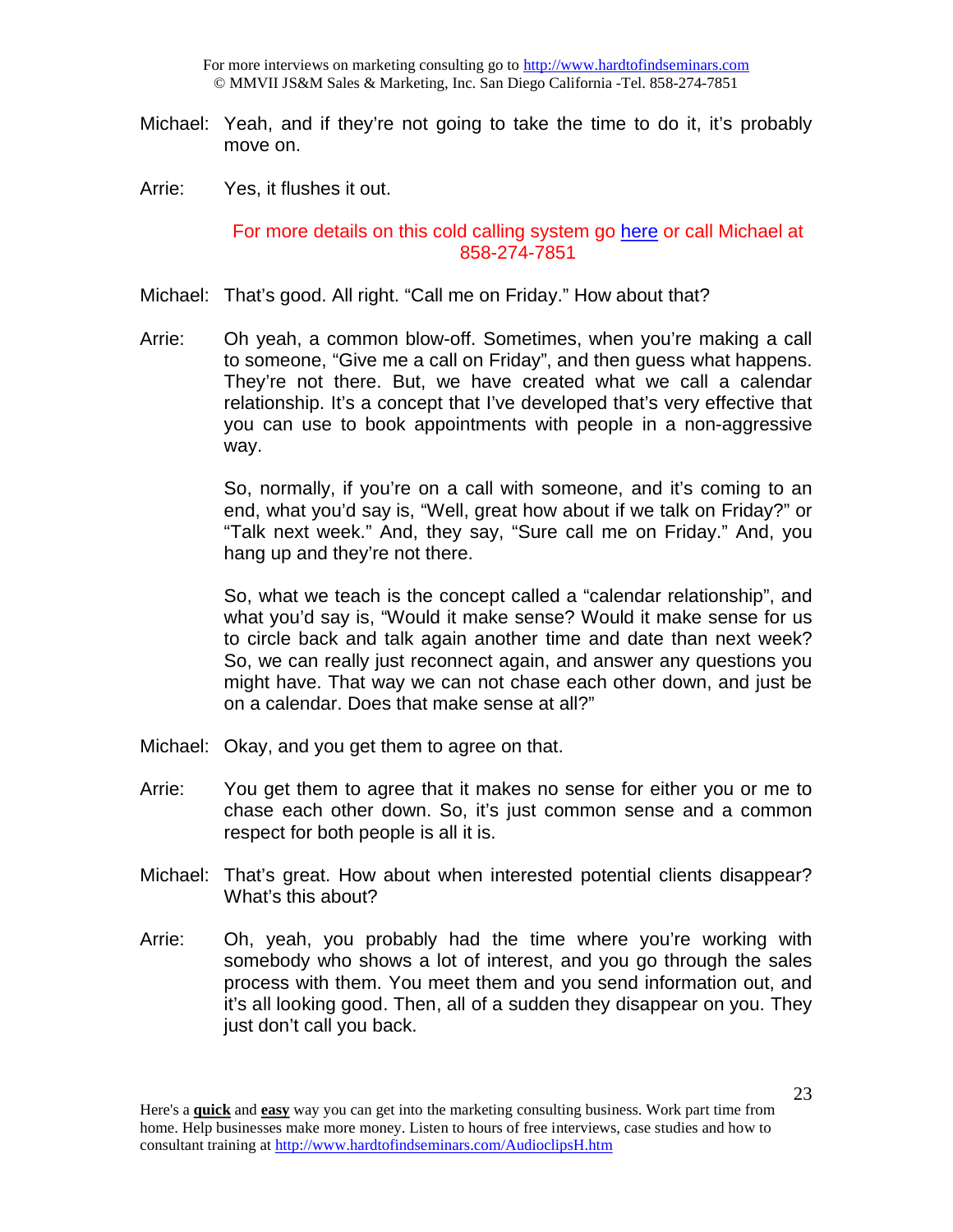For more interviews on marketing consulting go to http://www.hardtofindseminars.com © MMVII JS&M Sales & Marketing, Inc. San Diego California -Tel. 858-274-7851

How do you suppose most people handle that who have been schooled the old way? What do they typically do when they don't get a call back?

- Michael: They call back and say, "Hey, I haven't heard from you."
- Arrie: That's right.
- Michael: "What's the deal? You disappeared on me."
- Arrie: They keep chasing and they keep chasing, and that creates more what?
- Michael: More stress and tension.
- Arrie: More pressure. Do you see how we've been trained to pursue and not get to the truth?
- Michael: Yes, absolutely we've been programmed.
- Arrie: It's just amazing how we hit our heads against the wall. I call that the chasing game, and if anyone listening to this call is chasing, I would just absolutely stop right away because there's a different way of doing this that's much more sane.
- Michael: So, what do you do? Do you call the guy back?
- Arrie: Well, you certainly call the person back, but you don't call to say, "Hey, I'm calling to follow up." You never used the word "follow up". That's another word we need to subtract from our language all together.

So, what you do is first of all, you have to understand, we want to get to the truth where the situation stands. So, what you do is you call back and you say, "Hi Jim. I'm not giving you a call to move the sales process forward." That's the first thing you say. So, imagine what the person is feeling or thinking about at that moment especially if you keep pushing, right?

But, instead you're just using the pressure here. You're taking the pressure off the scenArrieo. You say, "Look, I'm not calling to push this forward. I'm just calling to get some feedback. I haven't heard back from you for a couple of weeks. So, I assume maybe you decided not to move forward which is fine. Not a problem with me. I was just calling to get some feedback to find out where I can improve."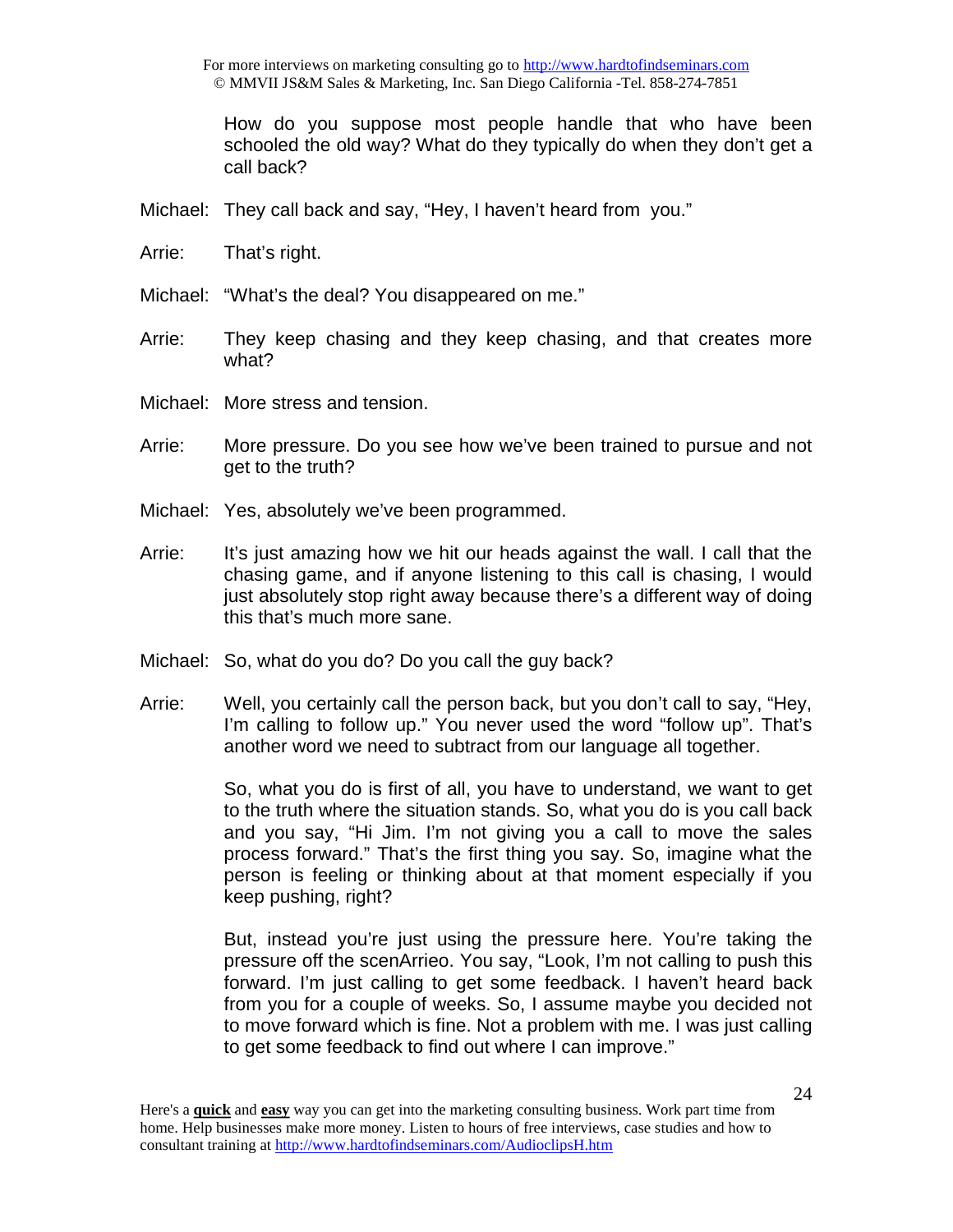You're basically saying, "Look, I know it's probably over. You are saying it's over, and I'm okay with that. I'm not going to pressure you for yes or no. All I'm looking for is the truth of where things stand."

Why do you think prospects or people are afraid to tell the truth to sales people?

- Michael: They don't want to hurt their feelings.
- Arrie: Perfect. They don't want to hurt their feelings, and they don't want the person to be more aggressive with them to try to turn things around. There's a fear of telling the truth with someone who sells.

So, what we do is we teach you to diffuse that suspicion to allow the other person to tell you the truth without him getting negative repercussions from you. And, that really summArriezes the whole content.

- Michael: Now, with email, it sounds like these word scripts, these answers to objections can also come in the form of emails and direct mail. Are these effective through a letter and email as well?
- Arrie: Very much so. We teach a whole module on what I call the written word which is email communication because I can't tell you how many times people use email in the sales process and kill the deal just based upon their approach.

You're absolutely right. We have the templates you can use and these words we're talking about you can use as well in that email that does not come across as a sales pitch, and yes, this is all transferred across the email as well.

- Michael: Sounds like you have some NeuroLinguistic Program designed into this, maybe unintentionally or intentionally.
- Arrie: Well, definitely not intentionally because yeah it can be labeled that way, but I think the whole idea is we're not trying to match or mirror anybody or try and persuade them or coerce them. What we're trying to do is remove the tension that exists in the selling and buying relationship to allow the relationship to evolve naturally.
- Michael: Let's go over the actual product that you offer, the training itself. Can you describe what's available if someone was interested to get the whole gamut of the training that you offer? How does it come? Is it on CD? Is it video? Give me details on what you have.

Here's a **quick** and **easy** way you can get into the marketing consulting business. Work part time from home. Help businesses make more money. Listen to hours of free interviews, case studies and how to consultant training at http://www.hardtofindseminars.com/AudioclipsH.htm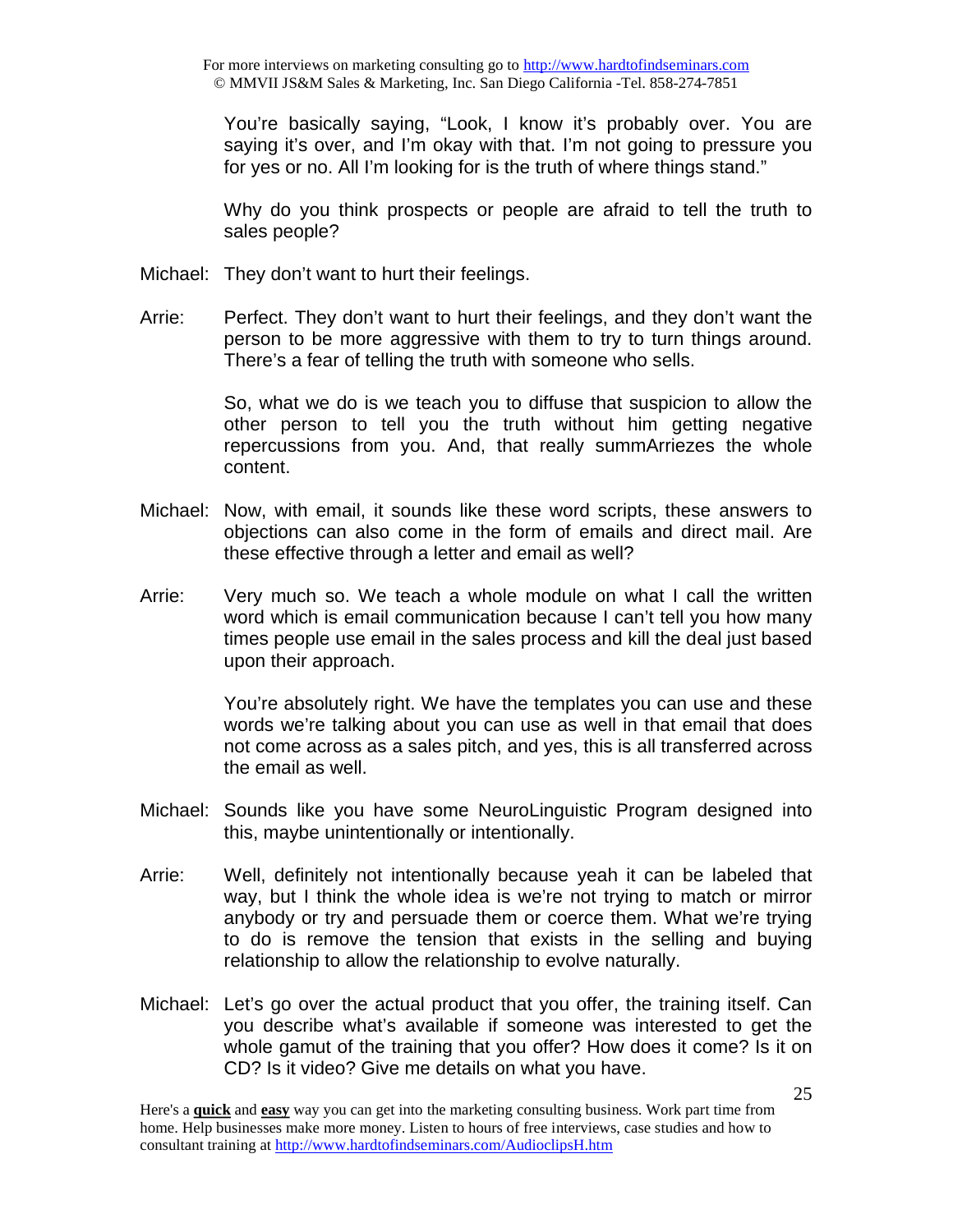- Arrie: What we've learned is that in order to change your mindset and shift over to this concept you have to have three modes of learning. One is the video, the visual. So, we have an online video. We ask you to watch this live training where I'm teaching how to do this way with a live, skeptical audience.
- Michael: How long is that?
- Arrie: Well, it's about 45 minutes. Then, there's the audio material which is the sequential, step by step concepts and wording to use that's available which is about four hours or so of audio which comes online and on CD. Then, of course, there's the written material which is also very important. That ebook form you print out, it's all included in that master program.

We also have a coaching staff that works with you as part of the master program to work with you to really hone this to make sure this really sticks as a permanent way of being because I can't tell you how many people who try to make this shift on their own without support end up going back to the old way because they're so used to it.

- Michael: Okay, so tell me about that support. You've got this master program, 45 minutes of video. You've got the ebook with all the word scripts and word packages transcribed out, and the four hours of audio on CD or you can listen online as well.
- Arrie: Correct, and then along with that, you have access to call any of our coaching staff with questions you might have because people are going to need some help to develop the problem statements and the wording to use.

We actually already have wording by industry over the four years we've collected in our database. We have languaging to use for real estate, for insurance, for software, for marketing, for consulting, for coaches. We're going to provide that to the folks who come on board.

- Michael: Do you sell that in any of your packaging?
- Arrie: It comes with the program.
- Michael: So, all your word language for all the industries comes with the program?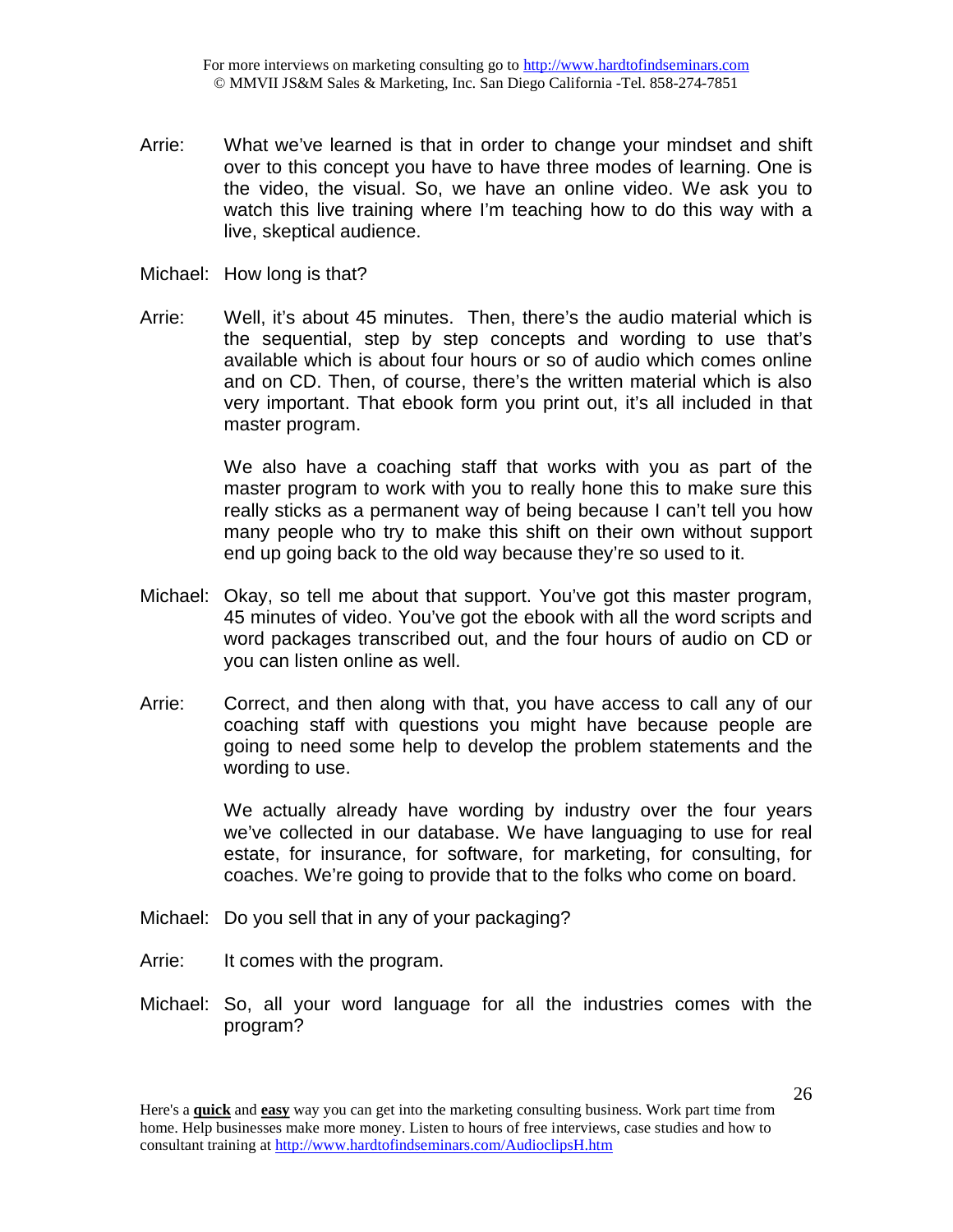For more interviews on marketing consulting go to http://www.hardtofindseminars.com © MMVII JS&M Sales & Marketing, Inc. San Diego California -Tel. 858-274-7851

- Arrie: Yeah, in the program are some examples, and then we have more in our database. We keep adding more all the time. So, basically, you have full access to all of it.
- Michael: I see. So, let's say I'm in real estate, and I want all the objection handling related to my industry. How do I access that information online?
- Arrie: Through your personal coach. We have different forms. We have documents. We have audio. Usually what happens in reality is people call and say, "I've got these two situations that I'm stuck on." Because mostly they can be on their own. "I'm stuck here. How do I respond to this?" Or if I'm in real estate, I'm called For Sale By Owners at their home, "What should I say after this point?"

So, we had it all mapped out already.

- Michael: How much coaching time to do I get?
- Arrie: We may end up changing, but at the moment, they have access on a 90 day basis to the coaching staff, and at the moment, we haven't restricted it because we trust people to use it in good faith. So, we haven't had anybody take advantage of this yet. We leave it pretty much open. So, you can really call your coach as much as you need to to get this down.
- Michael: For 90 days?
- Arrie: That's usually all they would need.
- Michael: Okay, that's pretty good. And, you've got two different programs. You've got the Mastery, and what's the other one?
- Arrie: And, the basic, and the basic is the materials on their own with no help at all from a human being.
- Michael: Now, after 90 days, if I want additional coaching, what's that going to cost me?
- Arrie: It just depends. We're happy to take a five, ten minute call. We're not really strict about that. If you need an hour or so, we can bill it out. We have to adjust our rates based upon the situation, but it's all customizeable. It's all reasonable.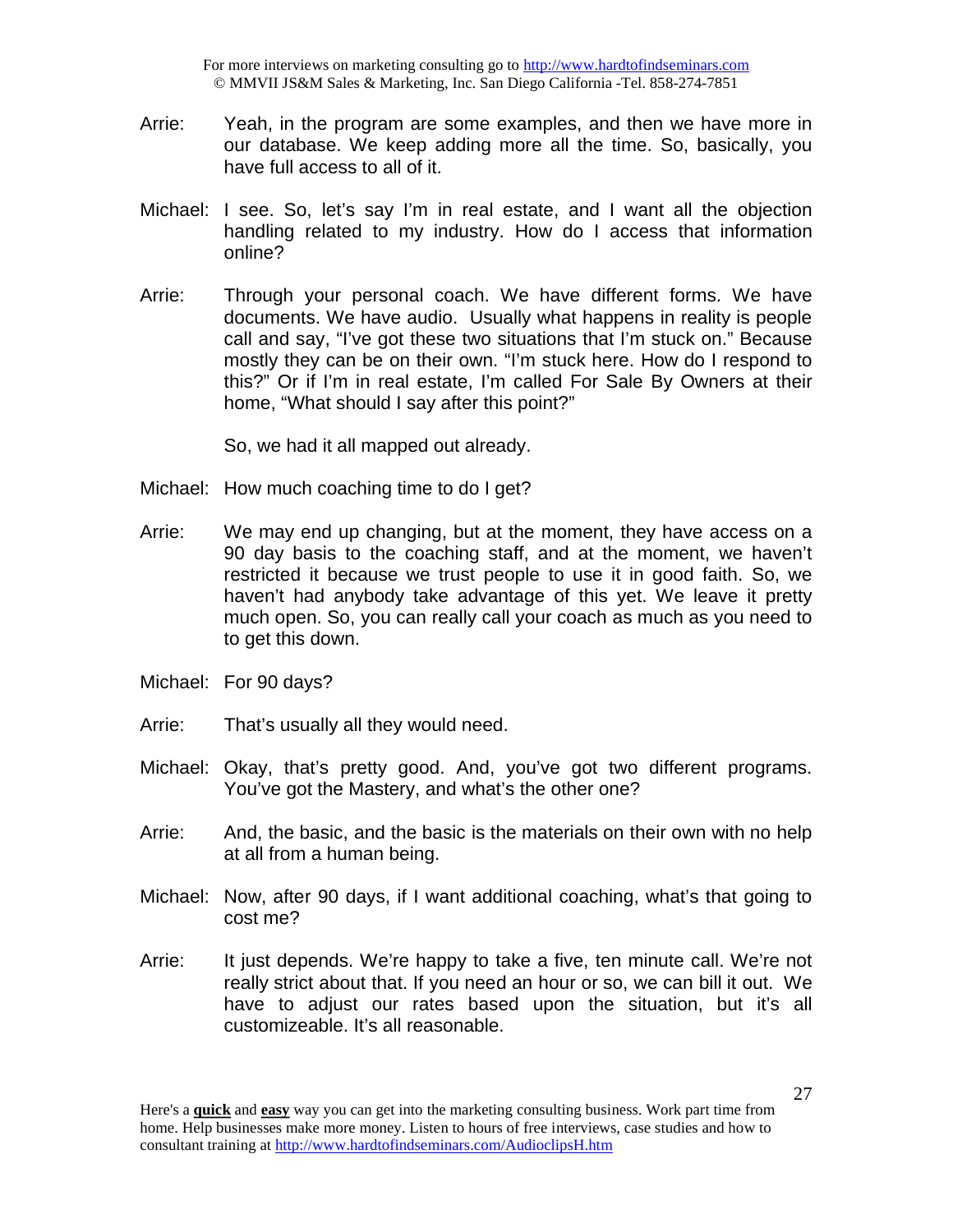- Michael: All right, very good. Let's go to some frequently asked questions. How would you say this program is different from all the other selling programs? I know we talked about it, but let's just recap.
- Arrie: Well, it's different because the mental focus is on diffusing the pressure and building trust with the person on the phone, and to break that 60 seconds down into a way that's stress free and to be able to make the call and to build the conversation to really determine the truth whether there's a fit there or not on the phone.

So, the way we're different is that we don't just tell you, "Think positive. Make the call, and get over your fear." We show you exactly how to deliver it in a way that's not scripted, but is natural and relaxed.

- Michael: How do I know that it doesn't contain a lot of these same old messages that I've heard from the sales gurus that you hear so much about?
- Arrie: Because it's the complete opposite of that. It's the counter to the traditional way of thinking because we don't teach, "Go make the sale." We teach, "Go get the truth of whether there's a fit there or not."

So, by removing the assumption from your mind, you're making a call to someone in a humble manner. You're not assuming that what you have is for them.

See, the problem is the old way of thinking is you find a target market. You find someone to call, and you say to yourself, "Man, I'm going to get the appointment. I know I'm going to get it." And, what happens is you're mentally focused on that end goal, and the person feels that from you and they shut you down.

So, we release you from the end goal to allow you to have a natural engaging conversation to really let it evolve in a natural way to determine together if you're a fit or not.

- Michael: Now, can I get immediate results once I have a good idea how this system works?
- Arrie: Absolutely. This is not something you have to memorize to do. This is something you can literally go online, order the program. Within four or five hours of studying the materials, you'll make your own mental shift, and you'll make a change. It will just be obvious to you. You'll just realize things like the word "follow up" is a deadly word to use. You'll stop using it right away. You'll stop using the words, "Would you be

Here's a **quick** and **easy** way you can get into the marketing consulting business. Work part time from home. Help businesses make more money. Listen to hours of free interviews, case studies and how to consultant training at http://www.hardtofindseminars.com/AudioclipsH.htm